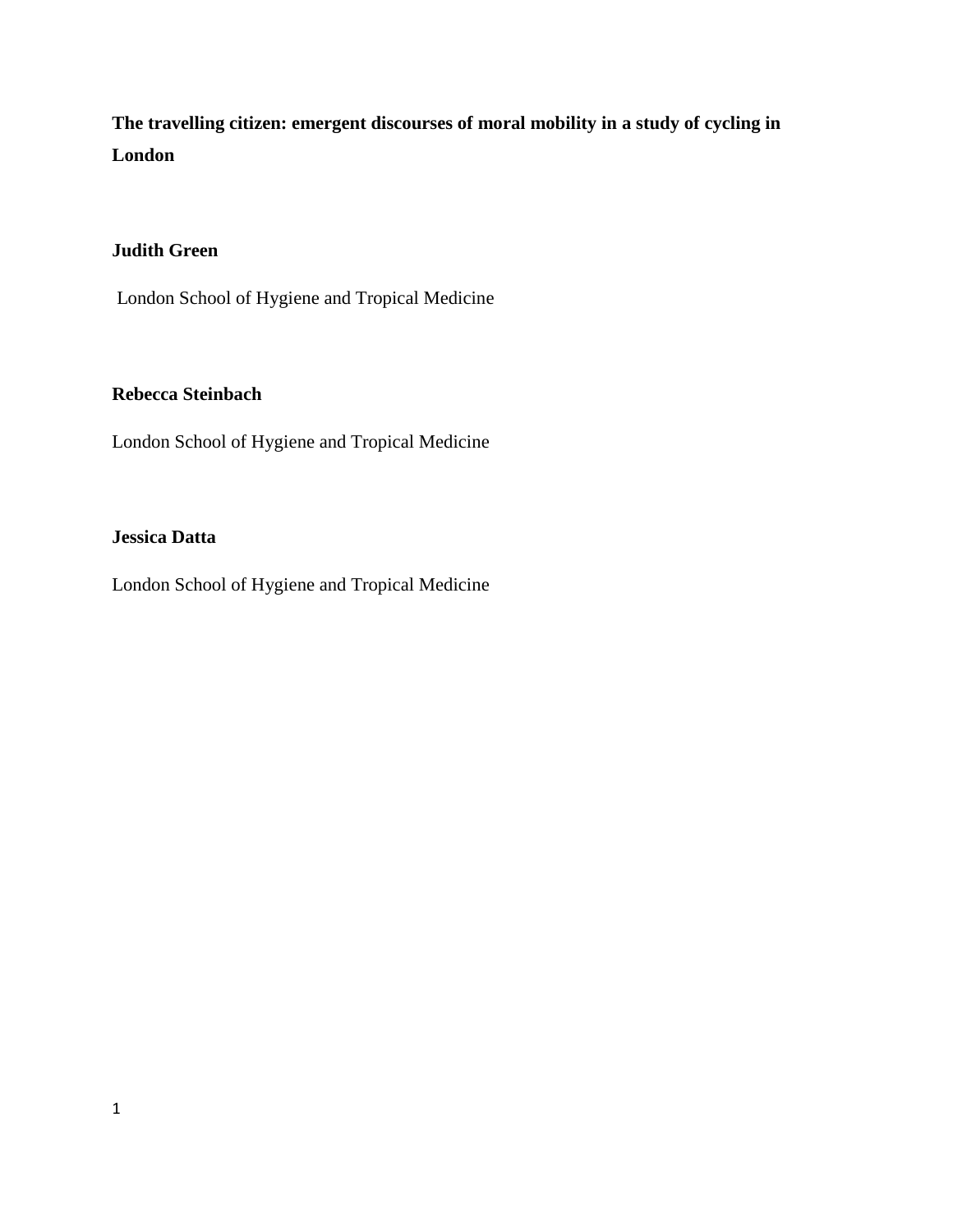### **Abstract**

Drawing on accounts of travelling within London, this paper explores the ways in which mobility discourses are tied to the responsibilities of 'a good citizen' and suggests that cardominated automobility has been significantly fractured, at least in one urban setting. A consensus hierarchy of transport modes now configures driving as immoral, as well as dysfunctional, and cycling, in contrast, as particularly laudable. Within this new moral economy of transport, cycling holds the promise of conscientious automobility, enabling a number of explicit and implied citizenship responsibilities to be met. These include ecological responsibilities to the city and global ecosystem, but also responsibilities to enact the 'new citizen': a knowledgeable and alert risk-assessor competent to travel in ways that maximise independence, efficiency and health. However, cycling has its own contradictions: whilst enabling some to enact a new 'moral' citizenship, it simultaneously underlines the marginal citizenship of less mobile Londoners.

**Key words**: citizenship, city, cycling, mobility, morality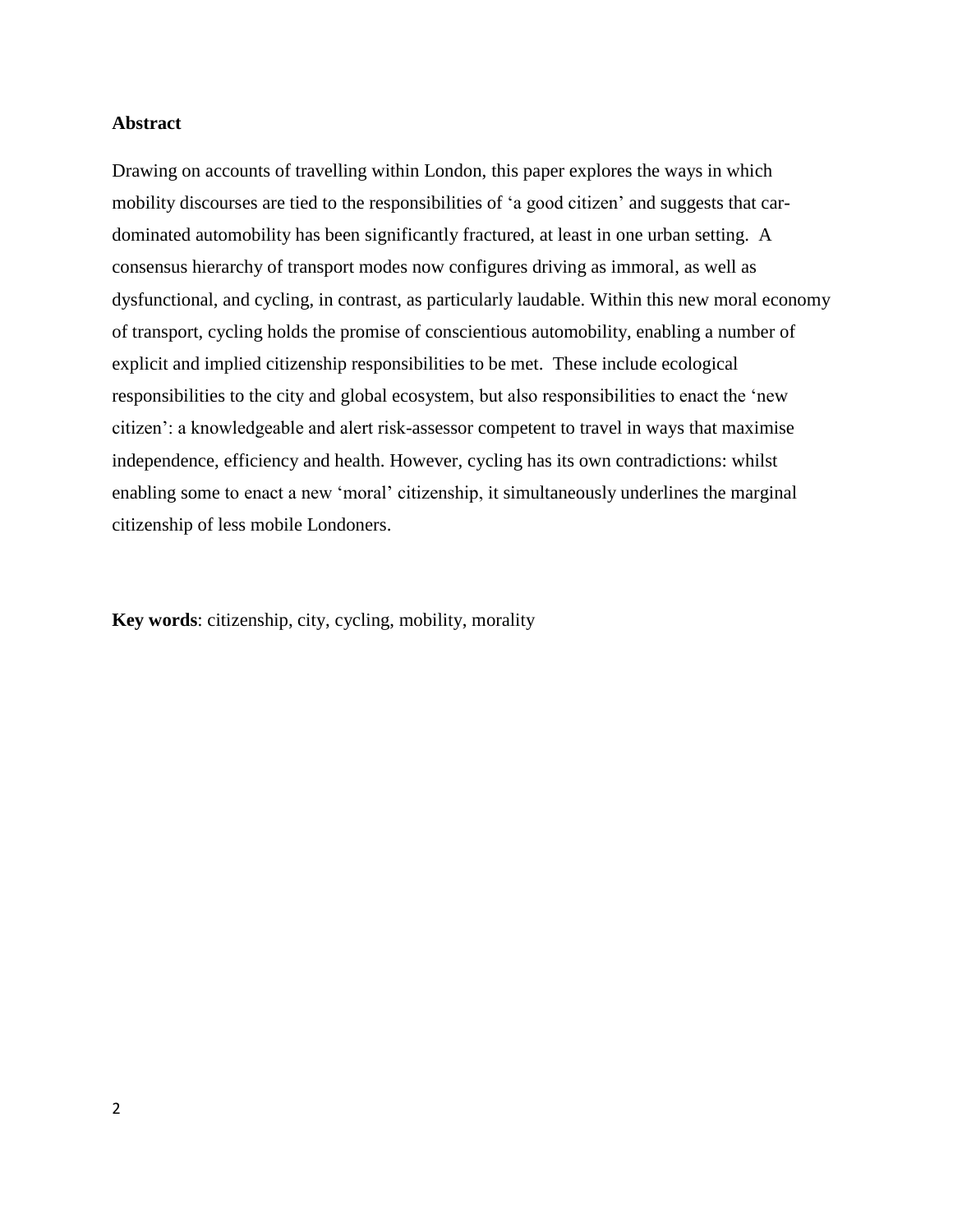# **The travelling citizen: emergent discourses of moral mobility in a study of cycling in London**

#### **Introduction: citizenship and mobility**

Making sense of what citizenship means in late modern society entails taking mobility seriously. At the macro level, citizenship has to be reconceptualised for a hyper-mobile world. If traditional analyses of citizenship were oriented to the social, political and civil rights that accrue from membership of a nation state (Marshall 1950), more recent critiques have focused on postnationalism, and the rights and obligations that emerge in the increasingly supranational forms of governance in global societies (Roche 1995, Nash 2009). Urry links the sociology of mobility to contemporary ideas of citizenship in outlining the proliferation of 'citizenships of flow' (Urry 2007: 189) in highly mobile global society, in which the 'rights' of citizenship become associated not with territorial states, but with the 'rights' of agents as consumers, migrants, tourists or visitors, as people travel both physically and virtually across traditional state borders. Hypermobility is thus one element of the 'new citizenship', with the globalization of labour, capital and consumption eroding any straightforward identification of individuals with single geographical territories.

3 However, co-existing with these globalising tendencies, late modern citizenship also incorporates localism (Turner 1990), and the idea of an 'active' citizen, who is an engaged actor at the microlevel. This 'active citizen' has obligations as well as rights, perhaps most explicitly evident in the growth of participatory democratic institutions in countries such as the United Kingdom (UK) (Marinetto 2003; Martin 2008), which require the citizen to participate in various structures of governance. Isin (2009) further delineates a new figure of citizenship, the 'activist citizen', engaged in struggles over rights in sites as local as the city streets or internet message boards, as well as globally, across international borders. For Isin, what distinguishes 'activist' from 'active' citizenship is that it is *enacted*: the active citizen is the already-existing citizen, with rights assumed, whereas the activist citizen may have the 'right to claim rights', but is engaged in struggle over their relation to the body politic. Citizenship is thus a process of negotiation and enactment, rather than a state. In this paper we are particularly interested in the more implicit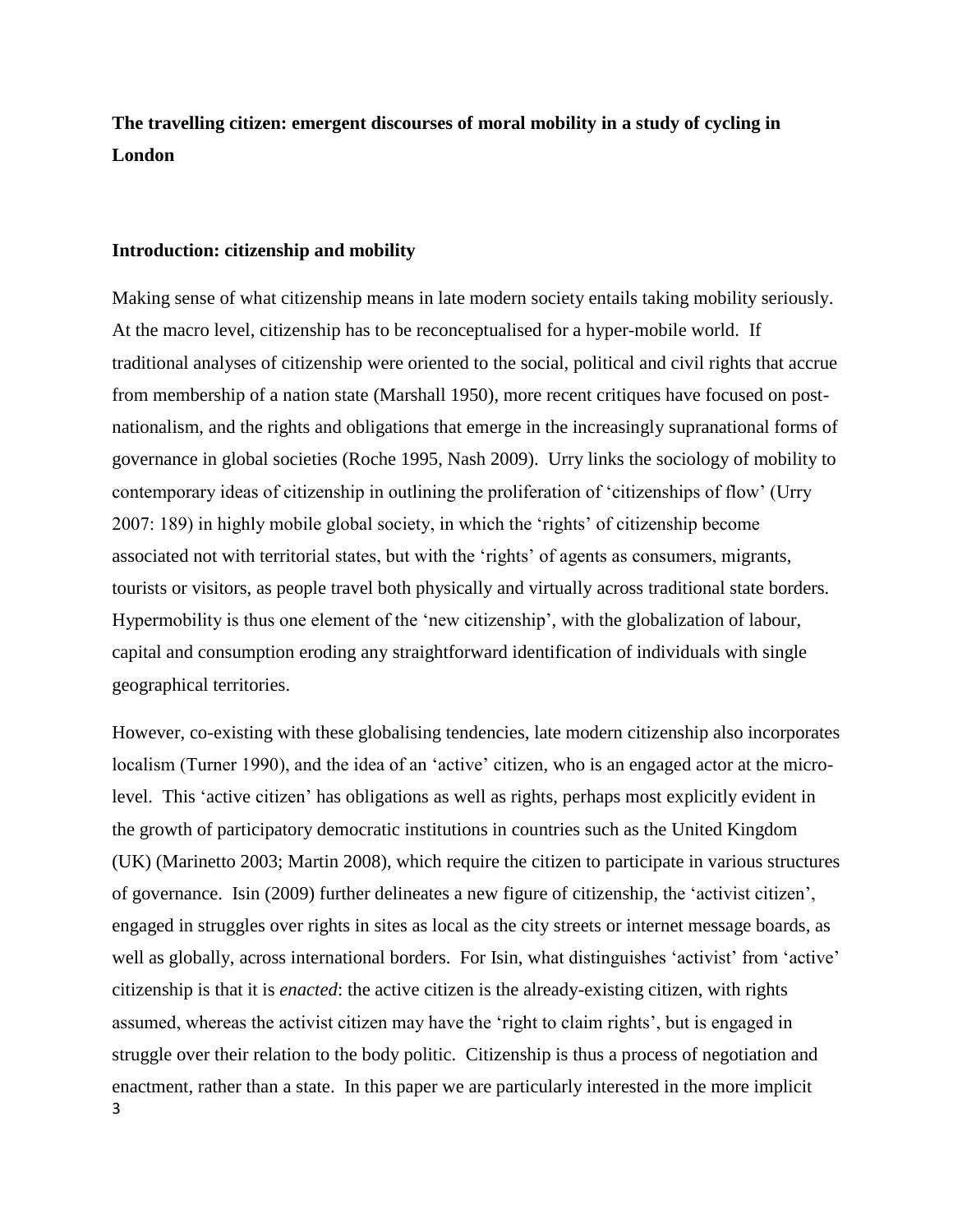ways in which forms of citizenship are claimed and evoked in everyday practices of local mobility. In terms of transport, our topic of interest, the new citizen is no passive passenger, but an active agent in a number of overt ways. The 'active citizen' participates in local consultation around traffic calming, and the 'activist' citizen in campaigns against aircraft runways or for more accessibility on public transport. However, the 'new' citizen is also more tacitly evoked in the range of mundane obligations of the competent traveller, a process which Beckman (2001) has called 'reflexive automobilisation'. Taking road safety as an example, Beckman suggests responsibilities are no longer just those of professional safety experts: we are all engaged in reflecting on, managing and changing the risks and possibilities of travel to avoid injury (Beckman 2004). This kind of reflexive citizenship, enacted in the routine ways in which 'proper' behaviour becomes habituated, constitutes the modern citizen as an agential, prudent risk assessor (Nettleton 1997, Higgs 1998). We suggest here that this approach could usefully be extended to other areas of mobility, with the most mundane of transport choices (to cycle or use the bus, for instance) being arenas in which the rights and moral obligations of the contemporary citizen traveller are played out in more or less explicit ways.

Individual transport mode decisions take on a particular significance for citizenship within the context of what has been described as a 'regime of automobility', in which the car dominates, coming to define and structure modernity (Sheller and Urry 2000, Böhm et al 2006, Urry 2007). Sheller and Urry (2000) summarise the 'system' of automobility as characterised by features which produce a taken-for-granted, stabilised set of truths about the car: that it is: *the* essential, iconic manufactured object, produced by iconic firms; an unquestioned major item of household expenditure; the fulcrum of a complex system of production and supply; the dominant form of quasi-private mobility, which subordinates all others; and, culturally, somehow definitional of the 'good life'. The dysfunctions of such automobility are increasingly acknowledged: the inevitable traffic congestion as car use becomes normalised; environmental effects, such as pollution and the erosion of urban space; the health effects, both directly from transport deaths and injuries, and indirectly from rising obesity risks as physical activity declines; and social effects, from the marginalisation of non-drivers: children, the poor, the physically impaired (Freund and Martin 2004). Böhm and colleagues (2006) suggest that beyond these dysfunctions automobility has inherent contradictions. In its own terms, they argue, it is impossible: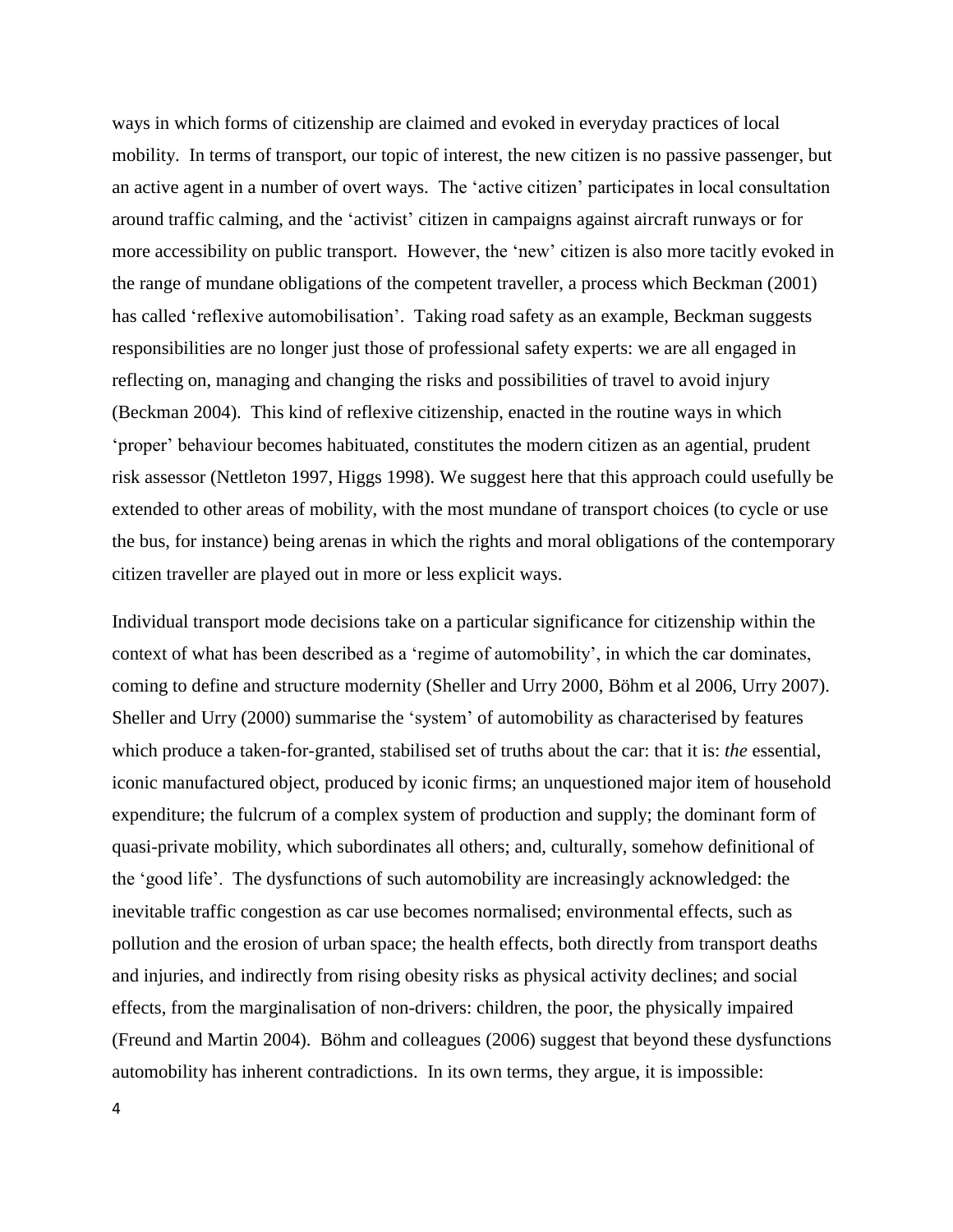autonomy and mobility are incompatible because mobility entails ever more complex systems of roads, technologies, laws, enforcement and so on that enable driving. The autonomous subject (symbolized in adverts of a shiny car speeding along empty mountain roads) cannot exist without vast technological networks that make possible both the machine itself, and the hybrid 'personmachine' of the car driver, whose subjectivity is disciplined such that they can tacitly utilize the technology around them, interacting appropriately with those complex networks of other actors, both human and non-human, that constitute transport systems.

#### **Cycling as resistant mobility?**

The dysfunctions and contradictions of car dominated automobility give rise to alternative practices and discourses of mobility. Sociological interest in these alternative and resistant mobilities has included an emergent sociology of modes such as cycling and walking (Fincham 2006, Horton et al 2007, McBeth 2009, Green 2009). In one of the few studies that has linked transport and citizenship, Aldred (2010), drawing on data from Cambridge, where cycling rates are relatively high, has suggested that the 'cycling citizen' explicitly constructs the bicycle in contrast to the car. For Cambridge cyclists, argues Aldred, cycling provides a way of enacting four 'dimensions of citizenship': the environmental citizen, the self-caring citizen, the locally rooted citizen and the citizen in the community. These practices were not necessarily framed as resistant to automobility, in that most cyclists also owned and used cars, but they did offer, Aldred suggests, a potential alternative to the view from 'inside the car'.

Against a backdrop of hegemonic automobility, such alternative mobility practices have generally been framed as merely marginal resistance. Urry (2007: 132), for example, suggests 'living without a car has become a significant lifestyle choice for both environmentalists and a small cosmopolitan elite able to live in expensively gentrified city-centres'. Automobility, it is argued, has always had its discontents, and anti-car movements (Böhm et al 2006), which have not, as yet, dismantled the regime. But Urry and others have speculated on how current political, climate, and other shifts may prove a larger threat. Contemporary policy, arguably, does suggest a challenge to the regime that is more than marginal, in the context of a growing political consensus that oil dependent transport systems are unsustainable. In the United Kingdom (UK), the Department for Transport has ambitious aims for non-car transport, noting that 'cycling helps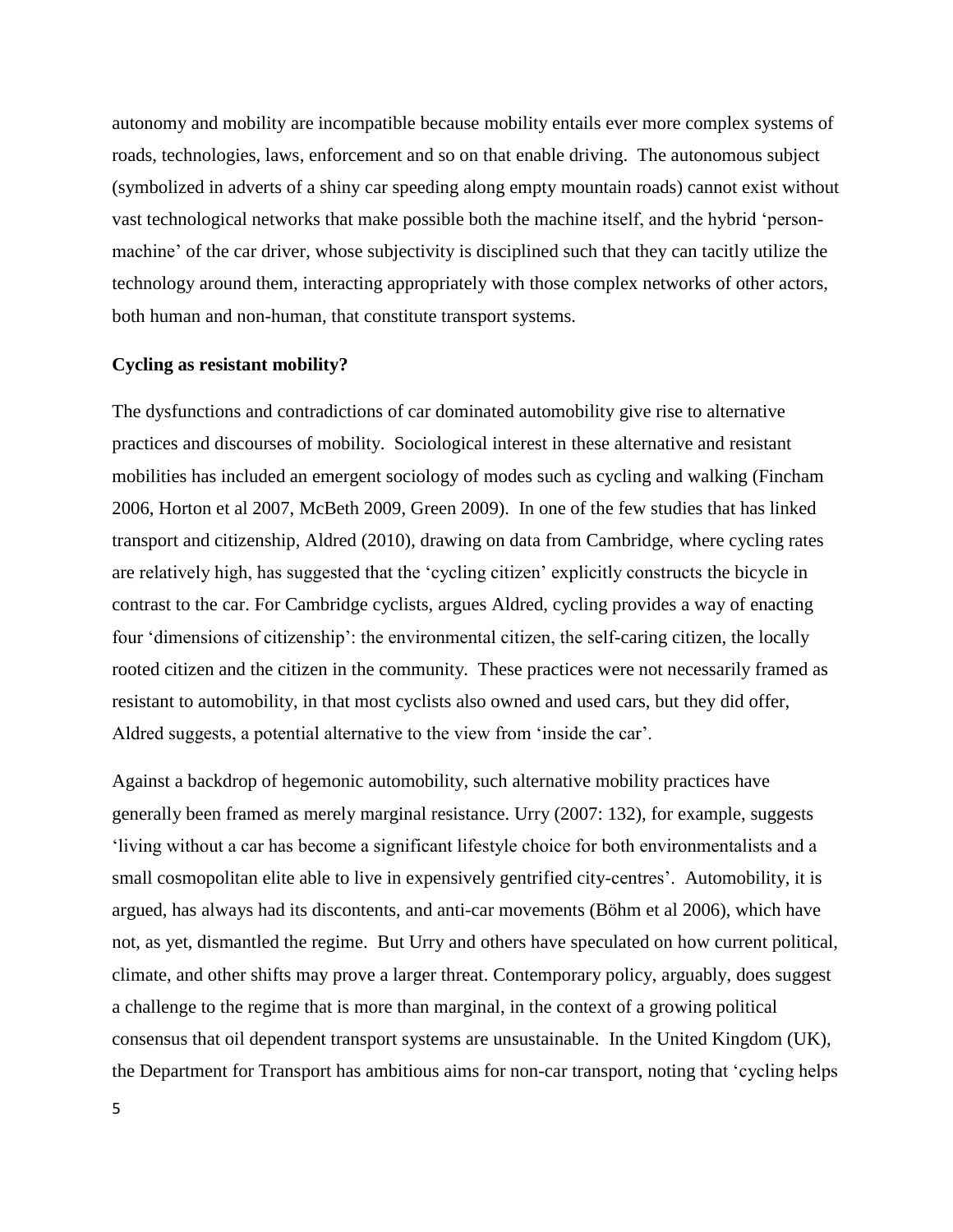tackle pollution caused by motor vehicles, congestion and also promotes good health' (Department for Transport 2007) and that more cycling and walking will improve social cohesion and reduce global warming (Department for Transport 2004). Both national and regional strategies aim to shift travellers from the car to alternative modes, with Transport for London (the body responsible for delivering the Mayor of London's transport strategy) committed to large increases in cycling in the capital (Transport for London 2004, Mayor of London 2010). Although the impact and coherence of such policy commitment is controversial<sup>i</sup>, with little evidence of large increases in cycling trips outside the Cycling Demonstration towns <sup>ii</sup>, it does perhaps illustrate a more mainstream acceptance of alternatives to car-based mobilities, and raises a question of what effect, if any, this has had on public discourses of mobility.

As a setting for examining this question, London provides perhaps an extreme 'deviant case'. With lower than national average levels of car ownership (Department for Transport 2010), a well-developed public transport infrastructure and, importantly for this study, explicit policies aiming to reduce private car use (for instance a congestion charge for cars entering a central zone since 2003), Londoners have perhaps more incentives than others in the UK to adopt 'resistant' mobility practices. However, despite policy commitments to cycling (Mayor of London 2010), rates remain low, at around two percent of all trips, which is in line with the UK nationally and indeed the majority of high income cities outside a few 'cycle friendly' countries of northern Europe (Pucher and Buehler 2008). Our study does not, then, claim to explore a typical site of urban mobility, but rather to reflect on one in which we might expect alternative discourses to be more evident, and thus more researchable, than in other settings.

#### **Methodology**

6 Drawing on data from a study on transport choices in London (Steinbach et al 2011), this paper explores the relationship of citizenship to local mobility, through a focus on accounts of cycling. The data were generated in 2009, and included: 78 individual interviews and one focus group with people who lived or worked in one of three London boroughs<sup>iii</sup>, informal conversations with commuters; fieldwork travel diaries kept by the research team; and public textual data including websites. Those formally interviewed were purposively selected to include a range of people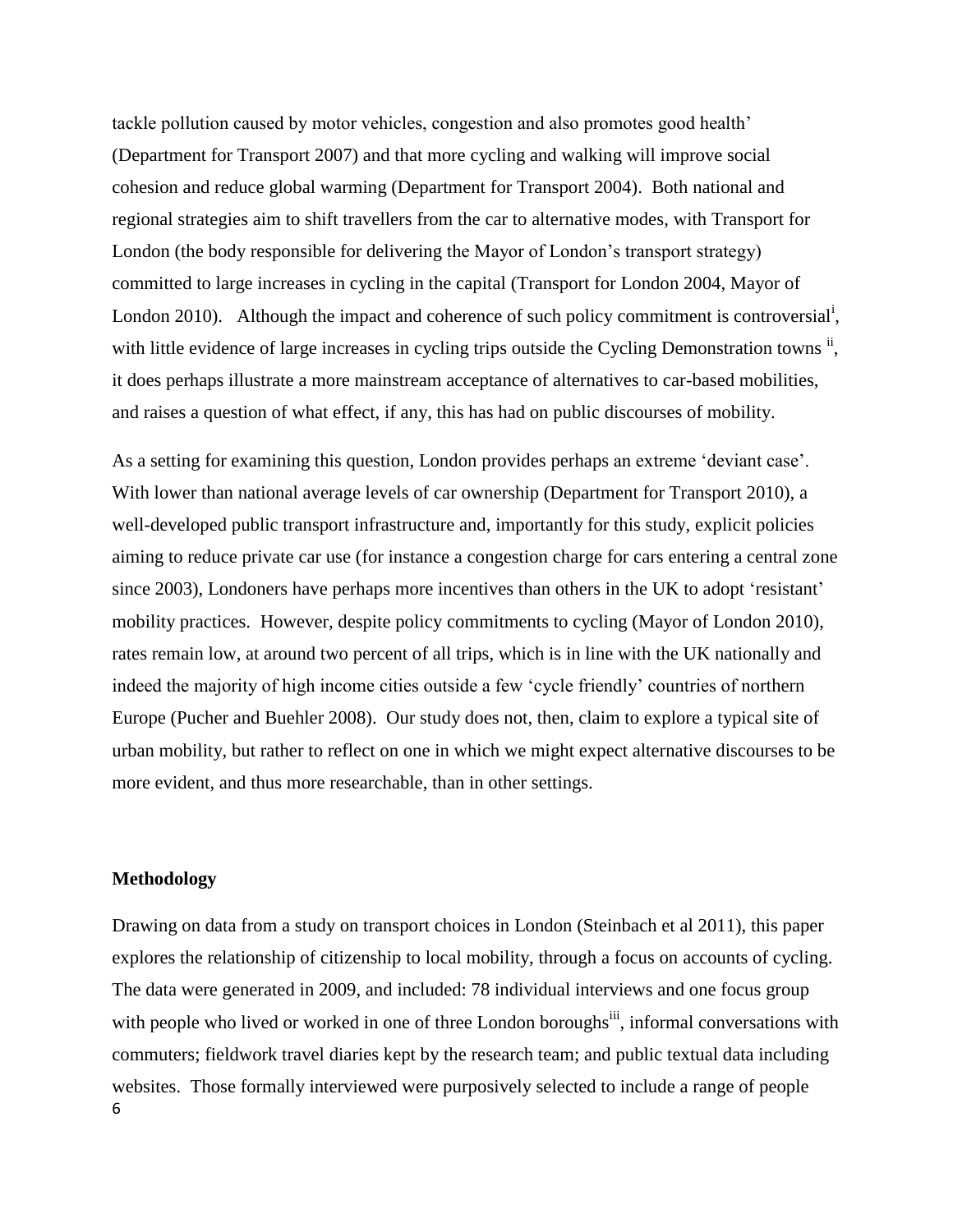from the diverse population groups in London likely to be using different travel modes. They were recruited through approaches to private and public sector workplaces, a voluntary organisation and cycle training schemes and included: 42 'cyclists' (defined as those cycling to work at least some days); 24 'non-cyclists' (those who did not cycle for transport); 12 'trainees' recruited from cycle training courses; plus 8 'non-cyclists' in a focus group. The 'trainees' ranged from those learning to cycle to competent cyclists wanting to improve their confidence. This paper draws largely on the formal interview data. Interview extracts are annotated with a pseudonym, and (where available) age range and an indicator of ethnicity. As self-reported ethnic identities were often very specific, and some sampled workplaces small, this indicator is an aggregate grouping<sup>iv</sup> ('Black', 'White', 'Asian' 'Mixed' or 'Other') to provide some context without breaching confidentiality, although we are aware that such summaries may not reflect salient aspects of identity for the participants.

Participants were asked to take part in a study on 'Transport choices in London', with interviews covering their routine journeys and experiences of all types of travel in the city. However, our information sheet specified our interest in cycling, and we deliberately over-recruited cyclists. To provide some reflexivity on the potential shaping of our data by assumptions that we were 'procycling', we also kept diaries of our own travel (using a range of modes), taking notes of informal discussions with commuters, and carefully considered accounts generated by different members of the research team (which included both cyclists and non-cyclists) in different contexts. Across the data set, we were struck by the frequency of references to responsibilities and the moral significance of transport choices. This paper explores the implications of these for understanding emergent regimes of mobility in this city, and how these relate to notions of citizenship. Interview and other data were analysed using a thematic content analysis that drew on elements of a grounded theory approach, including detailed open coding, constant comparison (within and across the data sets) and a close attention to deviant cases in the context of analytical ideas from social theory on mobility and citizenship.

#### **Cycling as the new automobility**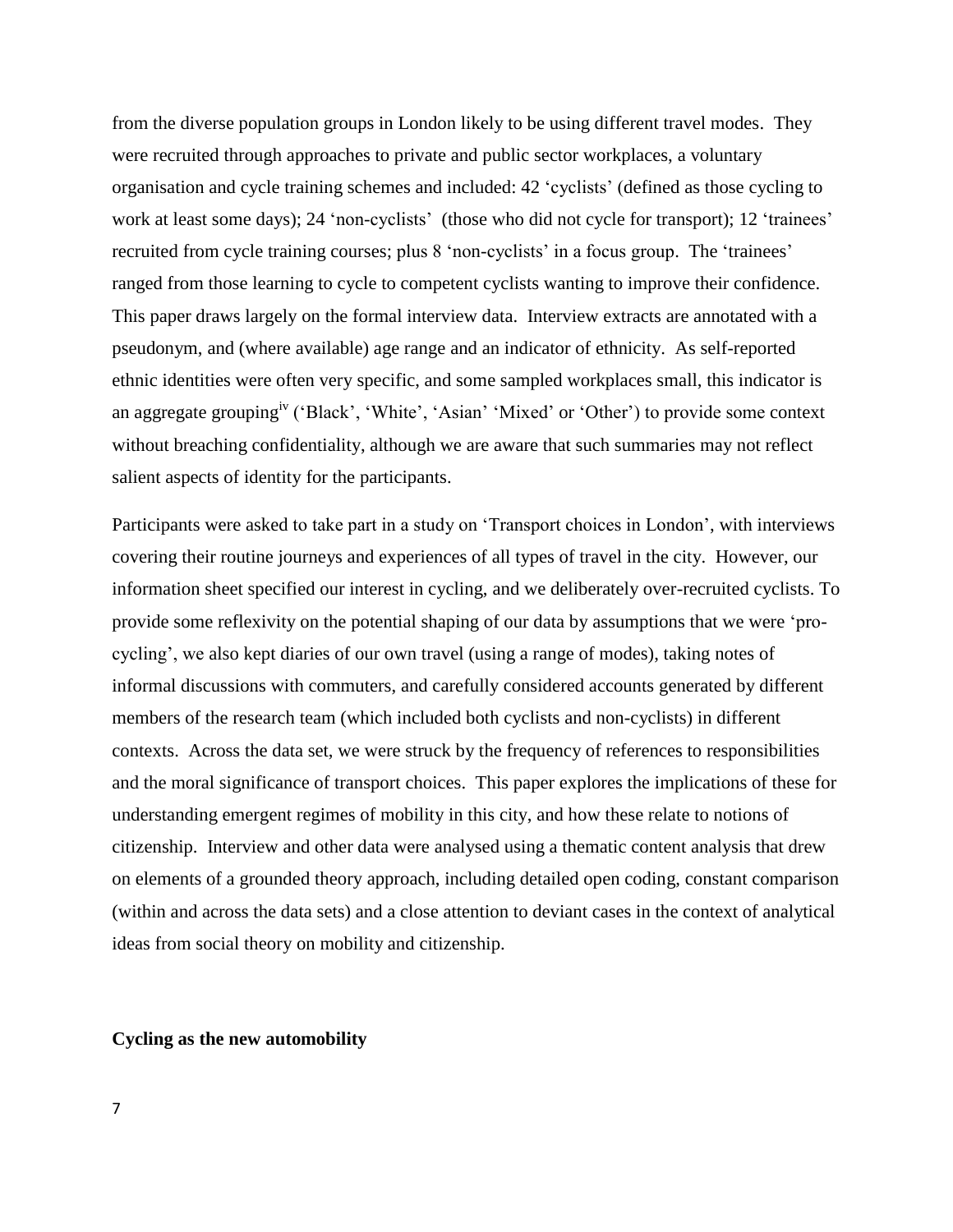In his ethnography of bicycle couriers, Ben Fincham (2006) discusses their demonization as 'bicycle guerrillas' and 'lycra louts' as a function of their very visible subversion of 'the "normalised" world of the motor-car' (2006:217). With (apparently) 'true automobility', the couriers are unencumbered by the antagonisms of car-based automobility, riding when, where and how they want, and engaged in a reflexive romanticisation of their role as urban freedom seekers, daily dicing with death. For Fincham, this is partly a glamorization of what is actually a dangerous and poorly paid occupation, for which aggression and rule breaking are in fact prerequisites for safety. He concludes: cycling is not a 'project to end automobility but rather the reverse, an attempt to reconstitute the principal object or technology through which it is to be understood' (p221), because of course cycling has its own contradictions – in this case, the necessity for risk taking.

We take this notion of a reconstitution of automobility as a starting point. In our study, conducted less than ten years after Fincham's fieldwork, what was striking was the surprisingly widespread acceptance of this reconstitution of the principal object of automobility. It was not only 'marginal cyclists' who espoused it, but almost all participants, whatever mode of transport used. If car driving once provided the illusion of automobility in its promise of autonomous and efficient travel, in accounts from our participants, cycling now unequivocally offered this possibility. One cyclist explicitly described cycling as providing, for him, the seductive freedoms usually evoked in car advertisements:

You're in your four by four and you're driving up this mountain on your own… I feel that when I'm cycling. (Russ, cyclist, 35-44, 'Mixed')

Within inner London in particular, cycling was widely presented as (potentially) providing what Fincham described as 'true automobility', as suggested by Hannah's (typical) claim that cycling meant:

Independence...you don't have to rely on tubes running or buses not breaking down or tube strikes or whatever. You don't have to go anywhere the buses go so, it's flexible, it's transport from your origin to your destination, you don't have to get off and walk or change. (Hannah, cyclist, 18-24, 'White')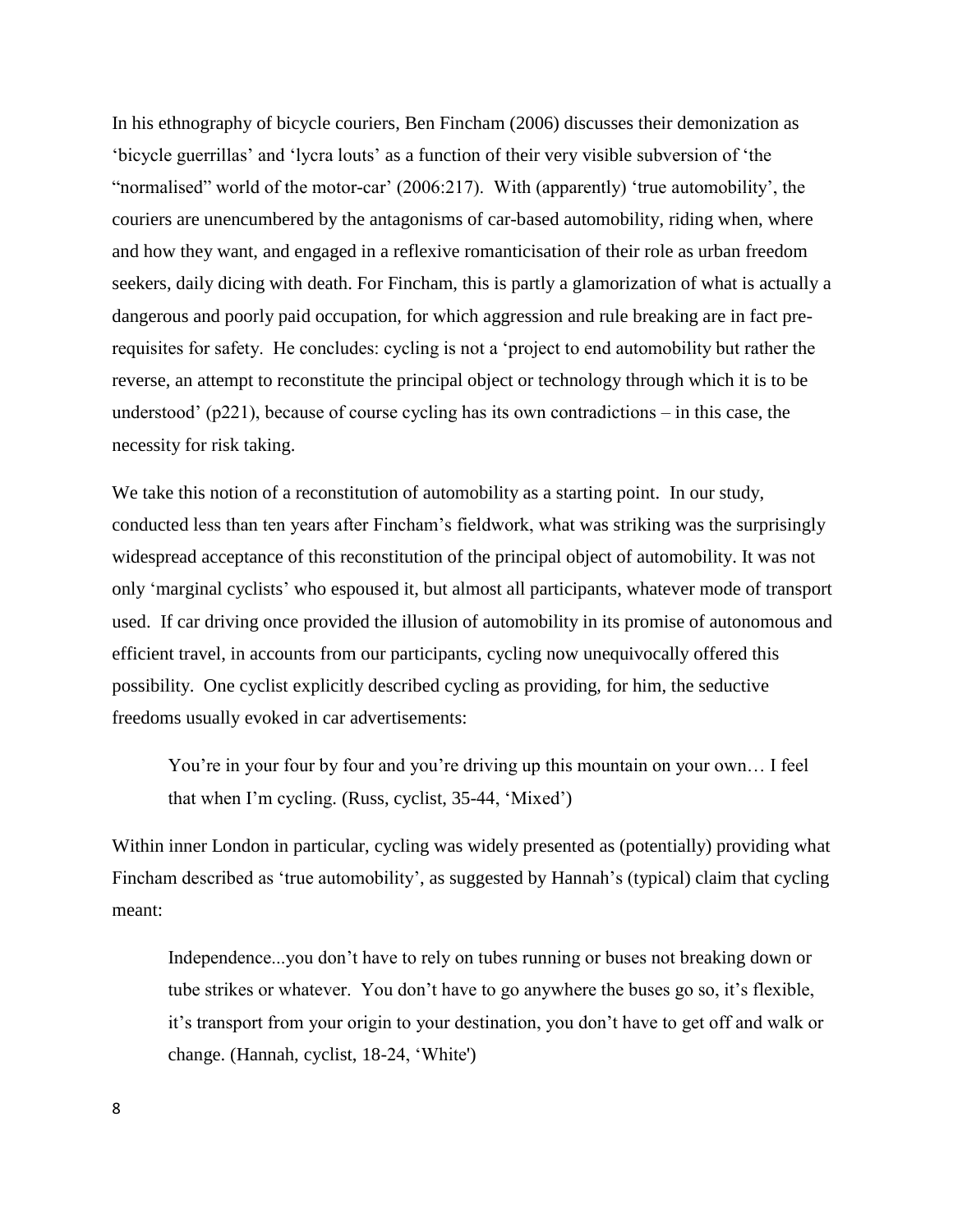In the city, what the car once symbolised could now be actualised by the bicycle. 'Freedom' was a trope that recurred in cyclists' descriptions of their travel mode. More surprising, perhaps, such imagery also occurred in the imagination of most non-cyclists:

[You'd have] the independence and the freedom to go further and not be restricted by bus routes and walking times. (Hilary, trainee, 35-44, 'White')

[as a cyclist] you are self dependent. In the sense that you not relying totally on the slow moving public transport. And of course you…save the environment. (Li, non-cyclist, 35- 44 'Asian')

Li's rider on the ecological appeal of cycling is illustrative of the moral discourses that ran through many narratives of travelling London. 'Saving the environment' may not be the primary incentive to cycle, but cycling is 'of course' contributing to the moral ecological work that is assumed to be part of the citizen's responsibility.

## **'Driving is the new smoking'**

If the bicycle represented at least the seductive possibility of 'true automobility' in London, the car no longer could. Rather than being a default choice, car travel was universally described as not only dysfunctional but as inherently morally dubious. Many from inner London reported simply not driving at all:

I wouldn't consider driving in London, I'm never driving again. I don't have a car – I stopped having one 6 years ago. (Sarah, trainee, 55-64, 'White')

That private motorised transport had once been a normal expectation of mobility in the city is suggested by Teresa, who still owned a car and recalled having learned to drive when she moved to London over thirty years ago because 'it would have been ridiculous to be in London and not drive'. Asked why she now preferred to use the bus, she said: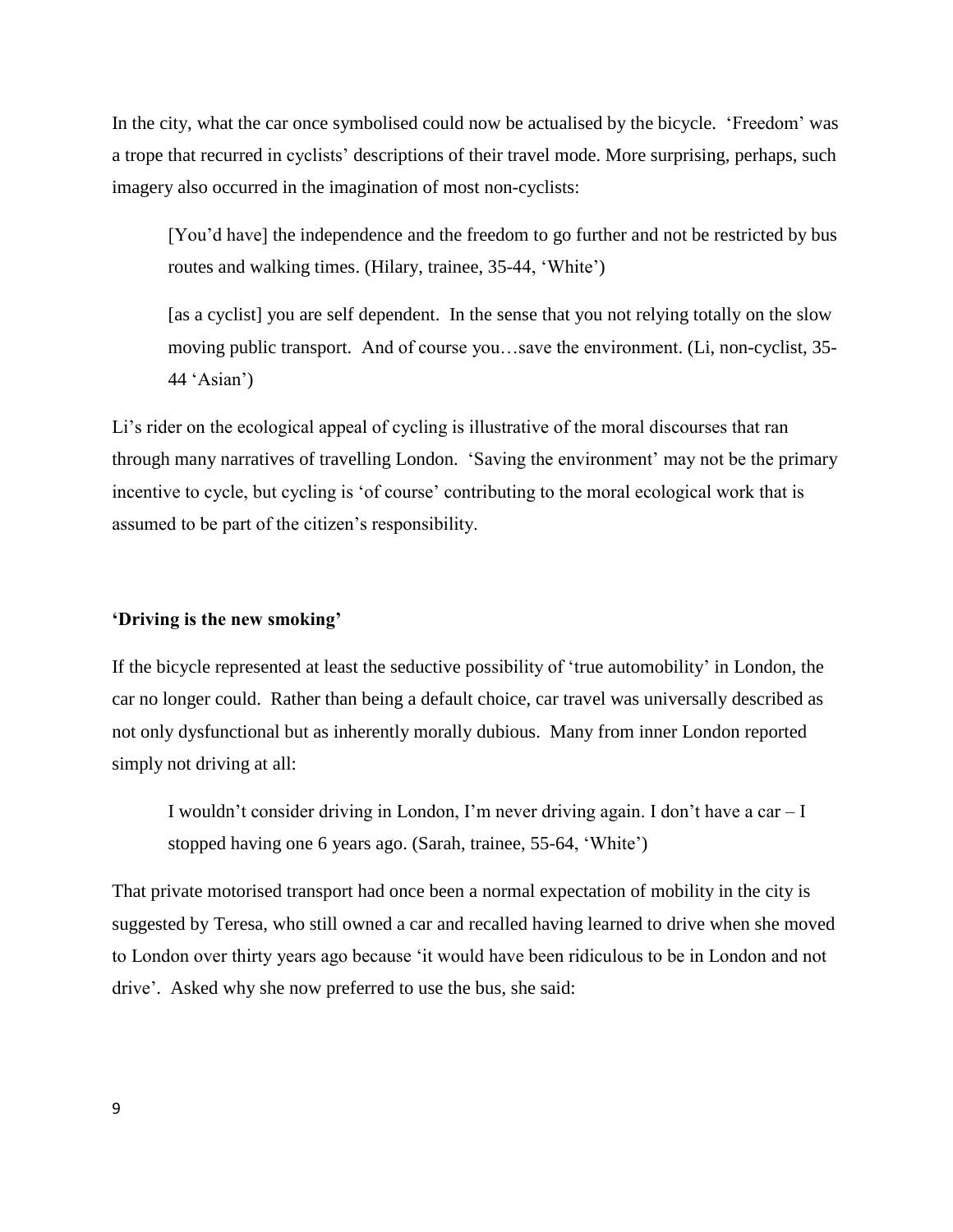A) to save the world! [laughs], B) to save my petrol...you don't know where to park, you get a ticket every time you turn like this [demonstrates], so that's why [laughs]. (Teresa, trainee, 55-64, 'White')

This list of reasons neatly encapsulates the challenges of driving in London, but the initial throwaway joking 'to save the world' is telling. It reflects a normative stance, the expectation that this is the kind of thing we all agree on. Such environmental concerns were commonly referred to in accounting for preferences in transport modes, and usually with similar suggestions that this is the accepted view, that we must all 'consider the environment'. Not surprisingly, cyclists were the most expansive on the environmental benefits of cycling, and on its ability to therefore confer the moral high ground:

To be fair, it does make me feel smug…in the sense that I'm doing something that's not hurting the environment, 'oh I'm so good I'm cycling, I'm being fit and...I'm not going to get fat'. (Julia, cyclist, 25-34, 'White')

I feel like it's a bit of an effort, so I feel like it's something I do which is for my benefit but also for the benefit of the environment...I feel sort of pleased with myself for going to that trouble to do that. (Katrin, cyclist, 25-34, 'White')

However, routine comments from many non-cyclists also suggested broad agreement with a moral consensus that cycling has a status as *the* most virtuous mode of transport, primarily because it minimised environmental impact. This made cycling a prime candidate transport mode for any 'responsible' traveller:

I think it [cycling] would make a big difference. It would be nicer to think that I'm contributing to cutting down on all the CO emissions and all the rest of it, and not being the one pumping up loads more into the air. (Carmen, non-cyclist, 35-44, 'Black')

If cycling was at the top of a moral transport hierarchy, car travel clearly occupied the bottom rung. That this hierarchy was assumed to be widely shared was evident in the ways in which Londoners 'defended' their car use in both interviews and informal conversations, assuming that this transport choice now had to be accounted for in some way. Here, for instance, Sushila, in a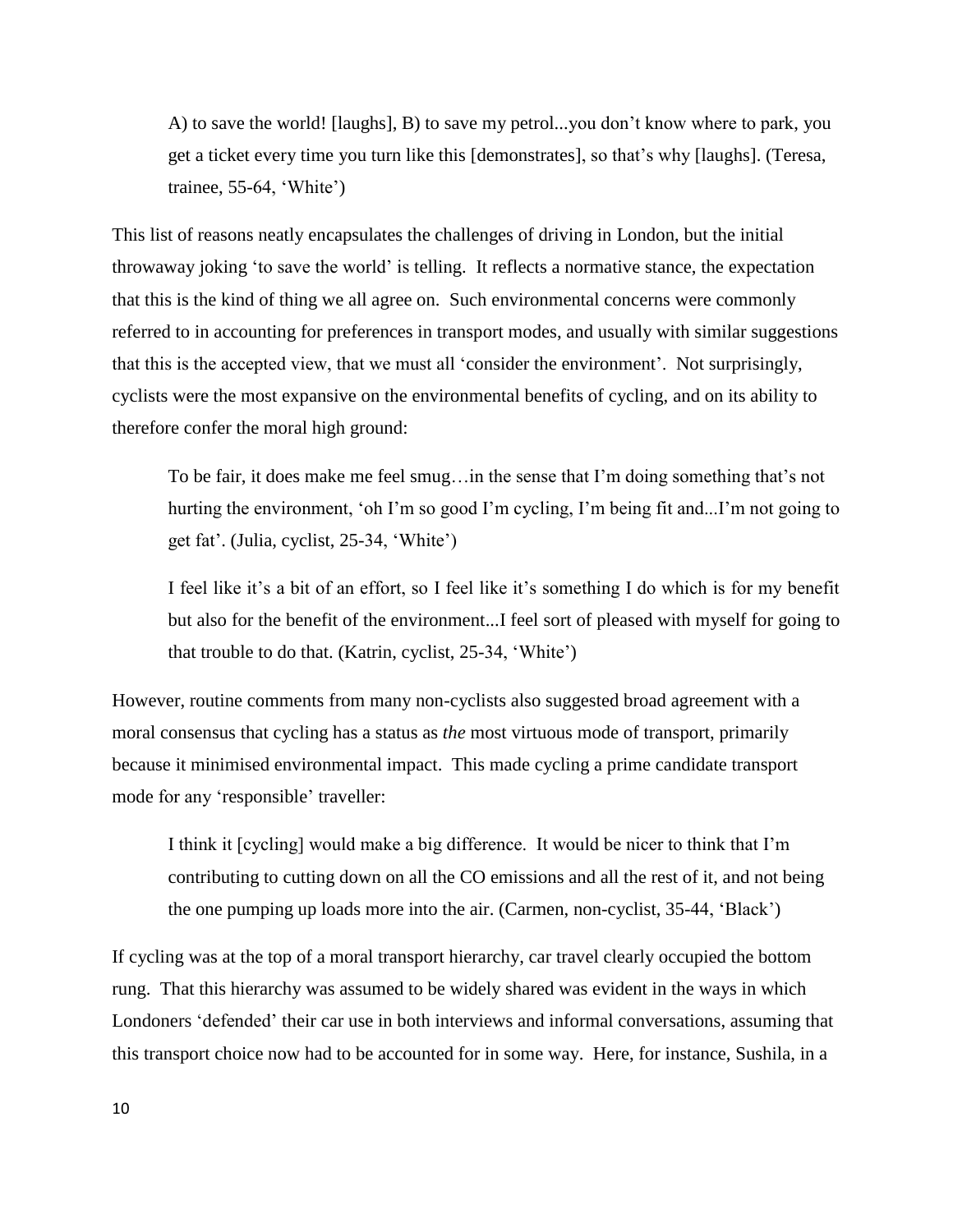group discussion, reports how she defended her decision to drive to work as being a hard-earned reward for years of difficult public transport commuting:

You know my daughter's very environmental, she's all green, very green, and she labelled me by saying, you know, 'car driving is the new smoking', I said, OK. [Laughter] Exactly, I said, are you telling to somebody who's been taking the bus for two and a half years from all the way to [neighbourhood], and here, I can live with that. I know there are a lot of positive images in the paper about bicyclist people, they seem to be doing the right thing and we're not, I totally understand that, they are doing the right thing, I'm not disputing that, but some of them need to be taught how to drive… (Sushila, non-cyclist, 'Asian')

Sushila's entertaining story of her daughter's disapproval also, though, suggests the instability of this new hierarchy. First, there are still rationales for choosing to drive. Second, although cycling may be inherently more virtuous than driving, cyclists themselves, it seems, are morally ambivalent. Sushila's coupling of moral approval with a complaint about cyclists' behaviour is typical from the non-cyclists in this study (and indeed those reported in other studies (Christmas et al 2010)). Cycling as an idealised mode offers automobility and ecological moral worth, but its *practice* incurs potential disapproval of inappropriate road use, echoing a normative assumption of car driving. Additionally, cyclists themselves risk appearing sanctimonious:

'I'm cycling because I'm a Greenpeace fanatic' or 'I'm cycling, look at you causing all this pollution'. Do you know what I mean? You sometimes feel there's a little bit of arrogance with some of them…they think that they're perhaps a little bit better than the rest of us. (Grace, trainee, 55-64, 'White')

Apparent remnants of car-based automobility also persisted in the accounts of drivers in outer London, where there are fewer public transport options, and no congestion charge to act as a financial disincentive to driving. Here, some residents and workers still framed the car as a convenient lifestyle necessity: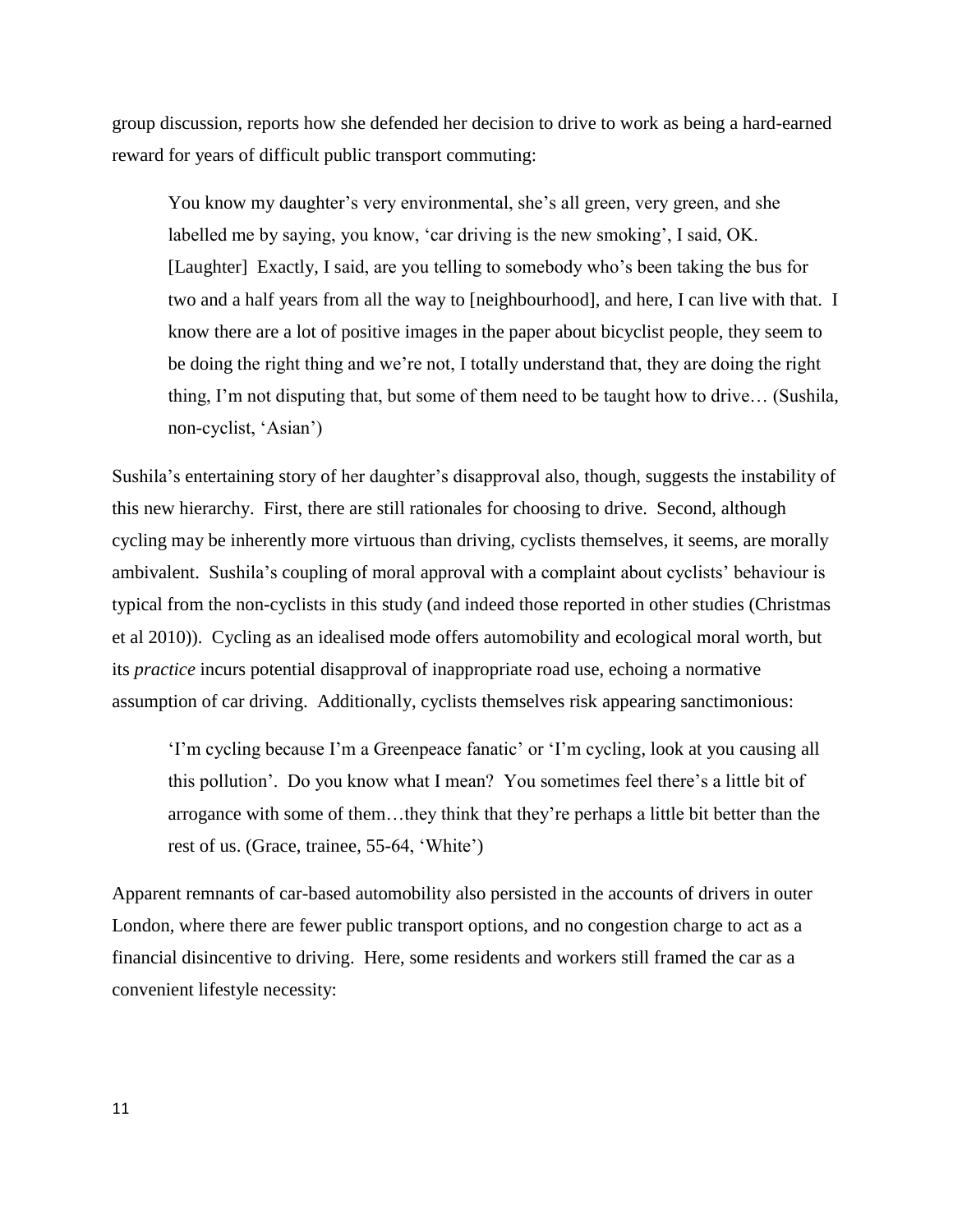I don't have to walk to the bus stop, I don't have to wait for a bus, I don't have to get on the bus full of school kids. I don't get wet in the rain. Just convenience really. Just for personal selfish reasons. (Jennifer, trainee, 55-64, 'White')

We've also often got quite a lot to carry, book bags, gym kit, lunchboxes...then taking them on to other after school activities like swimming and stuff. (Sally, trainee, 35-44, 'White')

However, these appeals to traditional automobility were fragile, and offered apologetically, with Jennifer (above) describing her reasons as 'selfish', and Sally going on to note that:

there's not really any excuse [to drive], to be honest, especially in the summer and it's, sometimes in the summer we do try more to walk. (Sally)

That accounts of the pleasures or necessity of driving require such moral work suggest that, at least in London, the hegemony of a car-dominated 'regime of automobility' has been disrupted. Rather than assuming a normative stance of taken-for-granted car based mobility, our interviewees routinely tempered their accounts of driving with an acknowledgement of this being a potentially morally discrediting choice:

I get to use my car whenever I need to, it's, it just fits around me rather than me having to wait for public transport...[but] well, I do carry a lot of guilt about the environment because that's something that concerns me. (Claudia, non-cyclist, 25-34, 'Black')

In describing how they travelled the city, interviewees therefore evoked not only needs and desires, but also moral responsibilities. The most overt of these were in routine references to environmental obligations, referred to by both cyclists and non-cyclists.

#### **The responsibilities of the travelling body**

Environmental responsibilities to the planet and the city could of course be enacted by simply not driving, rather than actively choosing to cycle, as Lorenzo notes: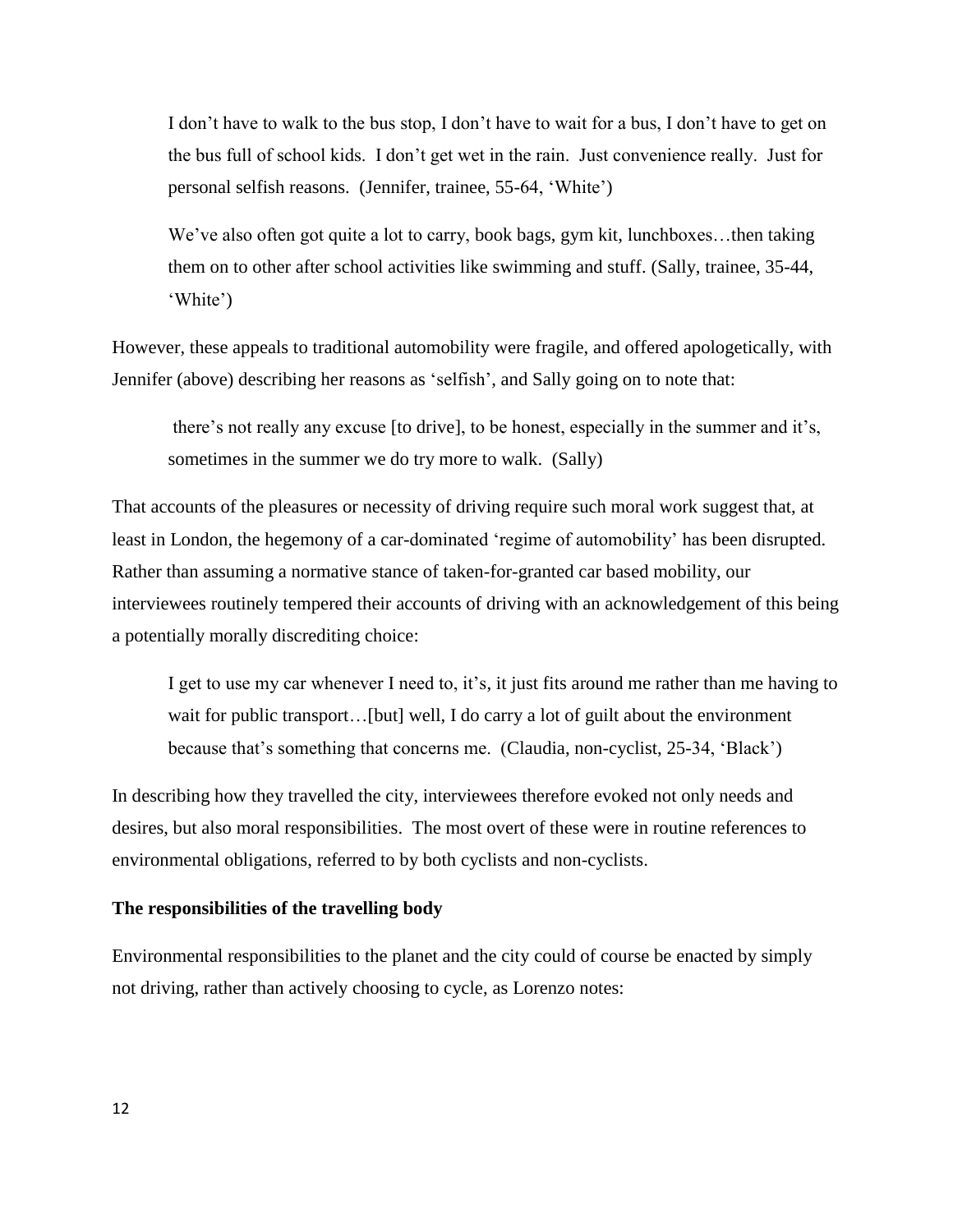I don't really drive, and…the buses and the tubes are going to run regardless if I'm on it or not, so…I guess [the environment's] not that great of an excuse [to cycle]. (Lorenzo, cyclist, 25-34, 'Mixed')

However, the moral worth of cycling in particular rested on its construction as the ultimate mode for meeting a range of citizenship obligations. In essence, contemporary citizenship required not just the espousal of ecological commitments, but also the enactment of a particular *style*: that of prudential and knowing agency, with the citizen traveller responsible for transporting themselves around the city in ways that minimised dependence on others, whilst managing personal wellbeing in the most efficient way possible. Responsibility to maintain one's own health was frequently referenced in interviews, and indeed health concerns were an explicit rationale for many transport decisions, with the underground widely disliked for its potential threats to both physical health (through close contact with potentially contaminated others) and mental health (from the stress of crowds). Choosing to catch the bus or walk minimised such risks, providing exercise, in the case of walking, or simply time to relax:

I like walking because…it's a form of exercise and it's a way to unwind for me, I like the time to myself. (Kelly, cyclist, 45-54, 'Black')

However, cycling was cited as the mode that maximized this potential for discharging a responsibility to health and wellbeing: the cycling body is not only demonstrably physically fit, but is visibly engaged in health maintenance. Significantly, by combining exercise with transport, this was also done efficiently.

To enact this level of responsibility and efficiency whilst travelling required a particular style of engagement with transport systems: one that that was widely described as being knowledgeable, alert and assertive. By demonstrating their detailed knowledge of London's spaces and routes, short cuts and interconnections, residents and workers situate themselves as 'belonging to' rather than simply 'being in' the city: claims to knowledge are claims to being 'citizens' rather than those just passing through:

Some places like Covent Garden to Leicester Square, it's only a two minute walk, but people that get on the tube don't know that. (Roisin, trainee, 25-34, 'White')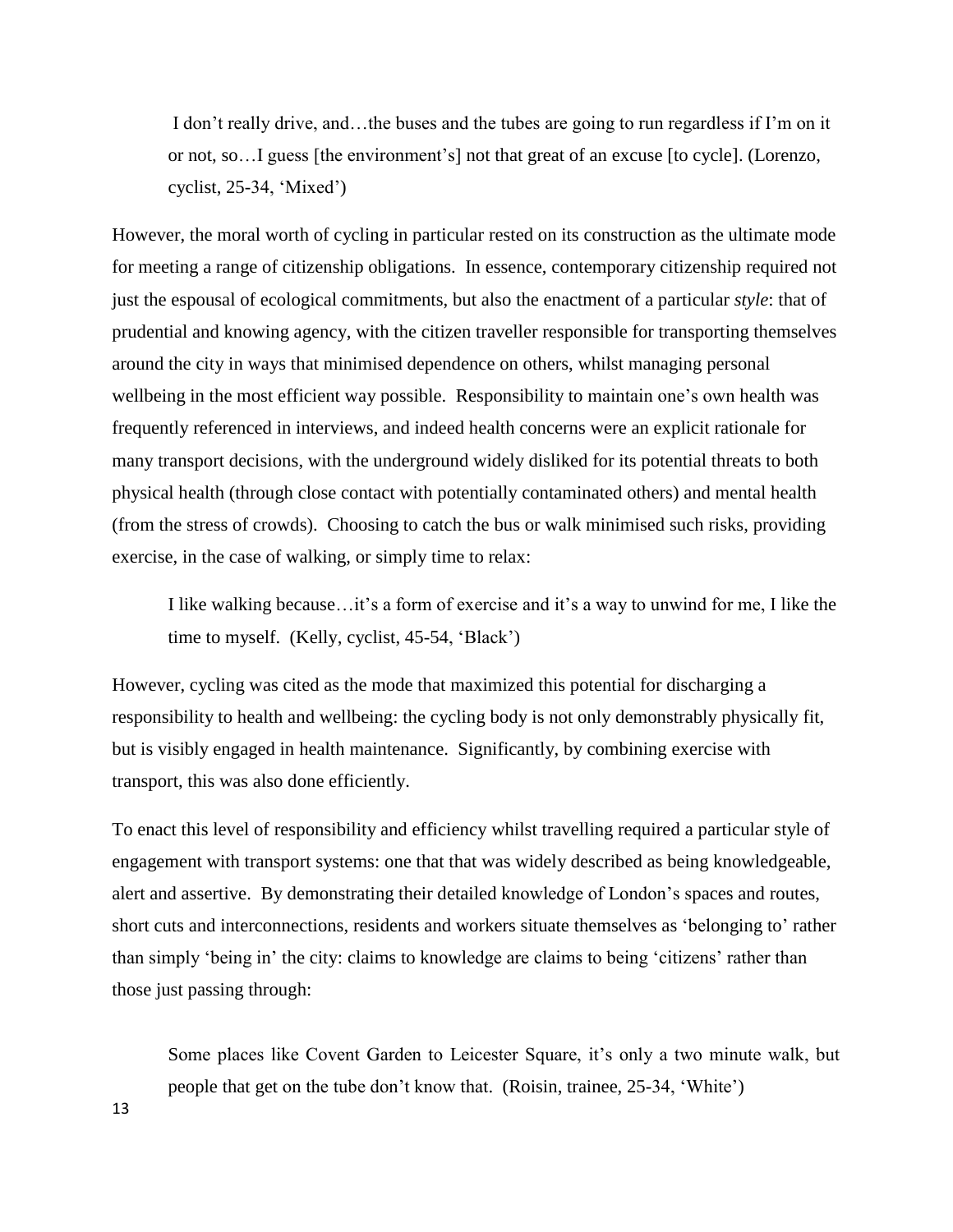To traverse the city as a citizen requires utilising such knowledge in an 'alert' way: by avoiding wandering slowly or hesitantly while consulting a map, for instance, or holding up a bus boarding queue to ask for information. These elements of knowledge and alertness are evoked in many texts on 'how to' travel the city. Transport for London's website (Transport for London 2010), for instance, contains advice encouraging public transport users to be alert and knowing travellers, especially at night: to plan journeys, and to avoid intoxication or headphones which may limit awareness of immediate risks. If the urban citizen in public generally has responsibilities to be knowledgeable, alert and aware, then the cyclist is perhaps the quintessential citizen, for cycling (as it is currently constituted in London) *demands* such qualities. More detailed knowledge is required than for other modes. First, knowledge of routes is needed: almost all cyclists (however new to cycling) knew precisely how many miles or kilometres their journey each day covered:

[the journey] is five miles...I google mapped it...I found a way which skipped the main roads...in rush hour, you lose a lot of time getting stuck at lights. (Max, trainee, 25-34, 'Mixed')

Few non-cyclists recounted such details. Second, knowledge of the risks of the road are essential: staying safe in motorised traffic, when cycling is still relatively unusual, demands that the cyclist is constantly alert to risk, and assertive in their response to that risk. Assertiveness may be prized by all travelling citizens in the city, but it is constituted as a necessity for cycling in London. In addition to immediate and intimate knowledge of each element of the surrounding road network and its users, assertiveness requires a particular deportment of the physical body/cycling machine which signals to others a 'right' to space on the road. This style, explicitly taught in much cycle training (researcher diary notes), is summarised on the Cycle Training UK website:

Assertive road positioning and behaviour are the key to safe cycling. We teach people to use as much road space as they need to travel safely and effectively. We do not believe that cycle lanes are a requirement for safe cycling. (extract, CTUK 2007)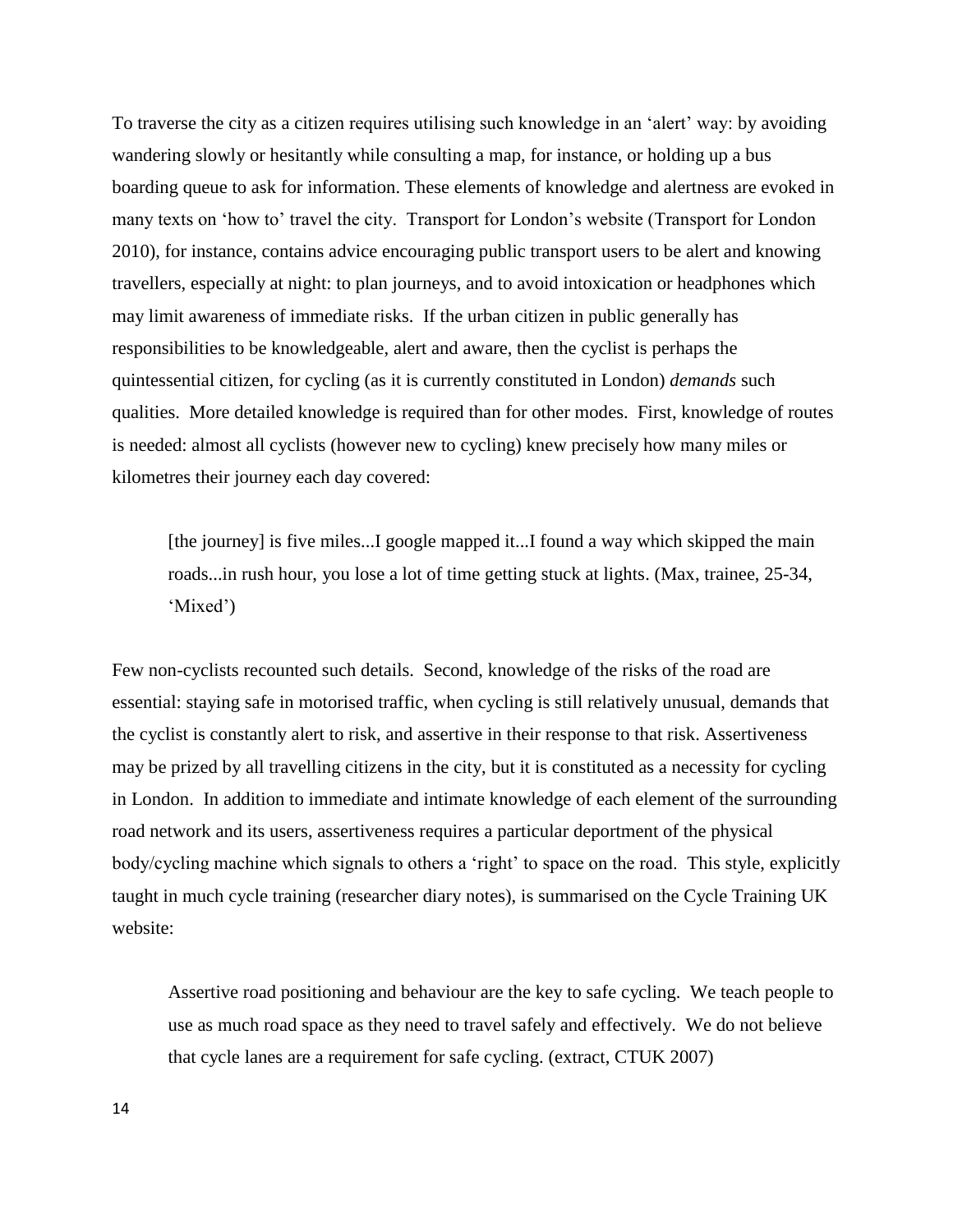It is perhaps most evident in its absence, as suggested in this diary note from a day when many 'unskilled' cyclists were on the road as a result of a public transport strike:

Noticed this morning that many 'tube strike' cyclists don't know what they're doing – don't signal, dawdle but still jump lights, cut others up etc. There are long queues on the cycle lane in [Street name] which is frustrating. [Travel diary extract, cyclist)

Only once the assertive deployment of detailed knowledge is accomplished can the cyclist traverse the entire city with relative ease and, in doing so, reveal the limits of other mobilities. In contrast to cycling, the car is then merely an expensive burden; buses and underground trains are limited to their specific routes determined by others; walking restricts the range of the traveller to their immediate neighbourhood.

A final element of contemporary citizenship is that these responsibilities must be discharged as autonomously as possible, with the mobile citizen obliged to travel the city without apparently 'relying on' other people or systems. Again, cycling not only maximises independent travel, it often requires it. The cycling body is essentially a single, bounded, autonomous body. Although possible to cycle alongside companions, or carrying children, most cyclists eulogized their separateness when describing the attractions of transport cycling in the city: the bike could efficiently take you, an individual, wherever you wanted to go, without reference to the desires or needs of others. Indeed 'others' (whether accompanying toddlers, or non-cycling friends or partners), made cycling slightly more problematic:

The problem is that I like to do things with my partner, and she doesn't know how to cycle. So we can't do things together. (Lorenzo, cyclist, 25-34, 'Mixed')

I meet Y to see an exhibition. She is on bike, late because chain fell off on route. Says has locked it by car park – and 'will try not to think about whether it is still there'...After exhibition, we get one beer. Y does not want another, 'not when cycling'. [Travel diary, non-cyclist]

There are opportunities in London to engage in communal cycling spectacles such as the monthly 'Critical Mass' bike ride, and to join leisure cycling clubs. But, those cycling for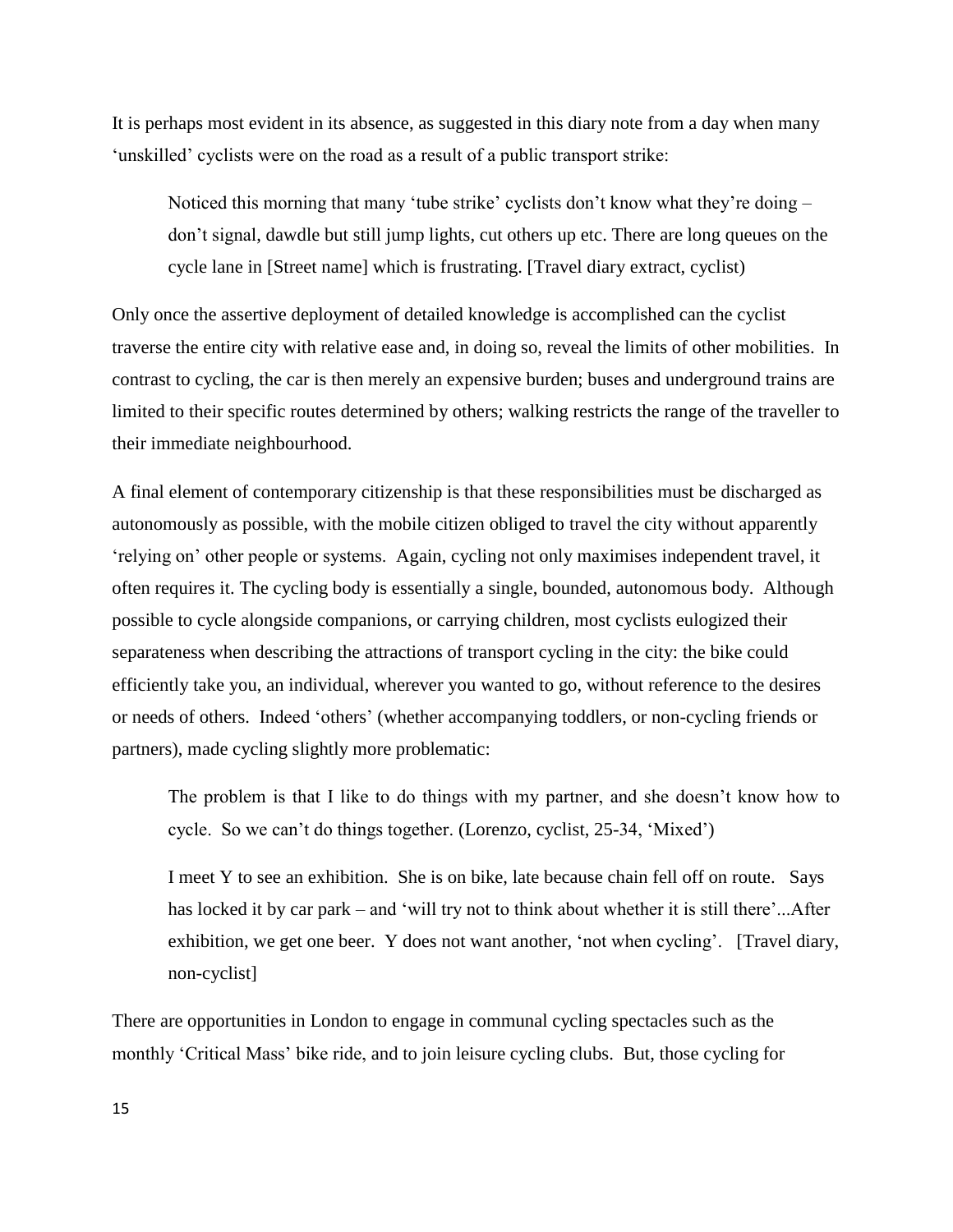transport overwhelmingly emphasised their independence from other networks, whether those of transport infrastructures or other people.

#### **The contradictions of cycling: autonomy disrupted**

Talk about travel choices therefore implied a number of responsibilities that the urban citizen had beyond those to the planet and the city: to mobilise as knowledgeable, alert and independent individuals. Although these responsibilities could be demonstrated to some extent through other transport choices, cycling *demanded* them, thus constructing the cyclist as the ultimate moral urban citizen. However, enacting such citizenship is not straightforward. Cycling London safely, as it is currently constituted, requires knowledge, physical skills (balance, some strength and stamina) and the successful adoption of an 'assertive' style. Moreover, despite the discursive construction of cycling as providing the ultimate in autonomous travel, these requirements also must be aligned with a number of complex systems that make possible a particular journey. In practice, cycling required bringing together a particular human body and machine within complex technical and social networks, including roads with more or less cycle-friendly tracks, codes of conduct on highways to minimize vulnerability in motorized traffic, places to safely store the bike and skills to utilise these systems in appropriate ways. Of course, the use of any transport mode also entails co-ordinating such work by the user and others: to become a bus passenger or pedestrian in the city requires 'learning' how to do a range of tasks, from those which may have to be acquired consciously by new users (such as understanding bus routes, or how to obtain the necessary ticket) to more tacit social skills, such as behaving in age and gender appropriate ways in particular parts of the bus or streets. What was unique about cycling, as a relatively unusual modal choice, was that these skills were more 'accountable', in that cyclists and others could reflect on the work needed. Russ, for instance, an experienced cyclist, suggested that to commute regularly by bicycle required not only learning to maintain a bike and repair punctures, but also assembling the 'right' kind of clothes and an ability to discipline the self with 'routines, habits' to manage the logistics needed:

you've got to have things prepared in advance...So that could be anything from ensuring that you've got a rolled and ironed shirt to bring in, suit's here, stuff like that, or whether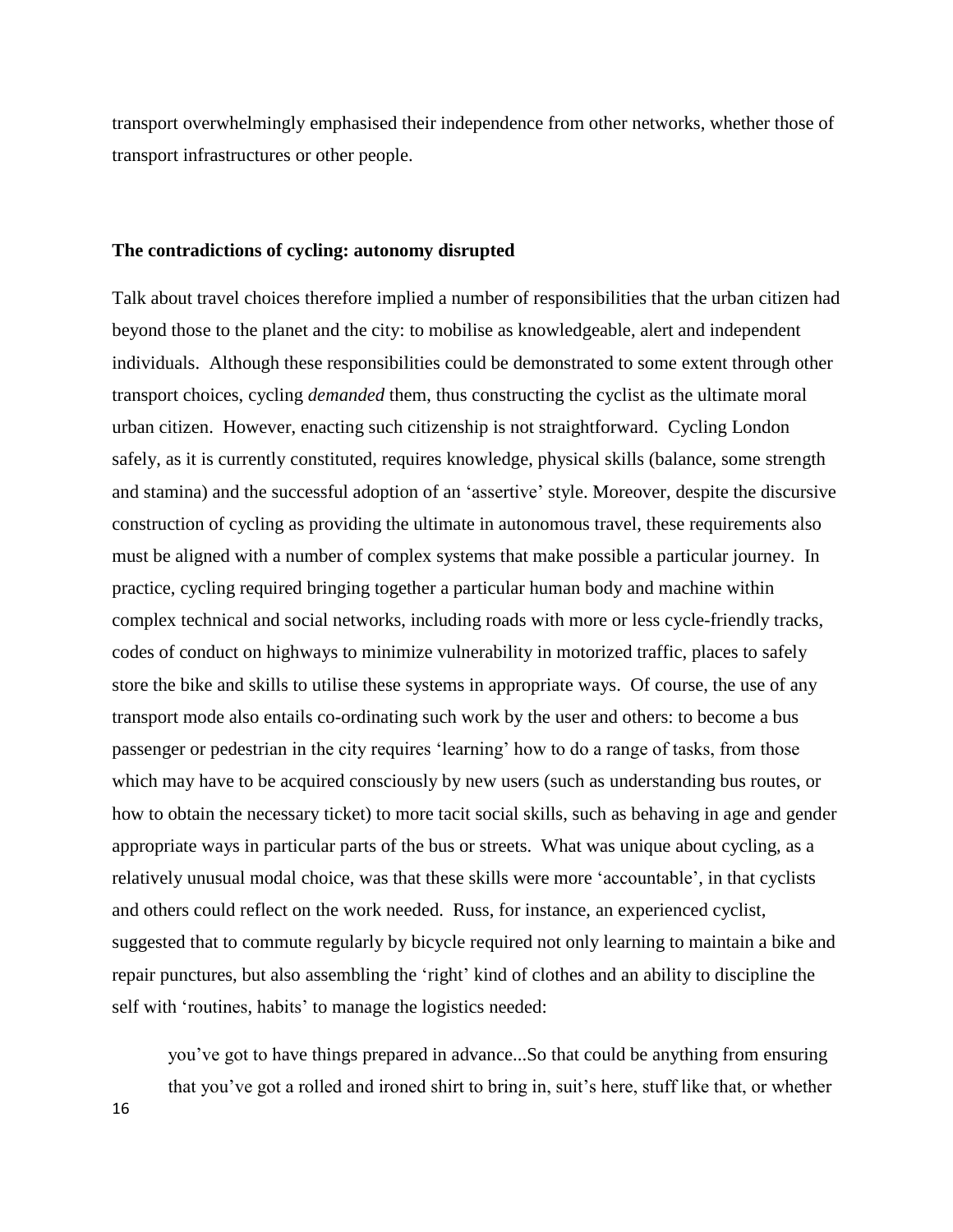it's even bringing in new towels...There's a whole range of different things that I have to think about before I leave, as well as my gear that I wear to actually cycle in…quite often I bring a lot of stuff here and leave it here, and it seems a bit funny to bring in eight pairs of socks and put them in a locker. (Russ, cyclist, 35-44, 'Mixed')

Non-cyclists and new cyclists were more likely to draw attention to the systems needed to make apparently effortless journeys possible. One alludes to these in her account of her work-mates' routines:

People that cycle come into the office and they must have a shower every day and then you've got the wet towel hanging around or whatever… cyclists are always in a bit of a flap about, oh my God, 'I need to have a shower, I haven't had a shower', or need to get into their cycling gear before they go out. (Jasmine, non-cyclist, 25-34, 'Asian')

Networks also included those of the bicycle itself: a machine that had to be chosen, purchased, understood, and maintained, and which, for new cyclists, could be challenging to align with the physiology and capabilities of the individual human body:

I have done better [in the cycling lesson] than the first week because I was given the wrong bicycle before and the crank was too high for me so by the time I found the pedal I lost my balance. (Teresa, trainee, 55-64, 'White')

[At cycle training session] M explained that a bike is at the correct height when your leg is straight as your heel is on the pedal positioned at 6 o'clock. The horizontal vs slanted bar issue is related to the length of your torso... [explanation continues] [Fieldnote extract]

Other systems include formal and informal rules through which interaction with other elements of the road network are managed. Breaches in expected behaviour illustrated the instability of these, with uncertainty about how rules are practiced:

because quite often I've stopped at a red light and someone's pulled up and just cycled straight past me and I'm going...do I just look like an idiot now, do I just have 'newbie' across my head? (Max, trainee, 25-34, 'Mixed')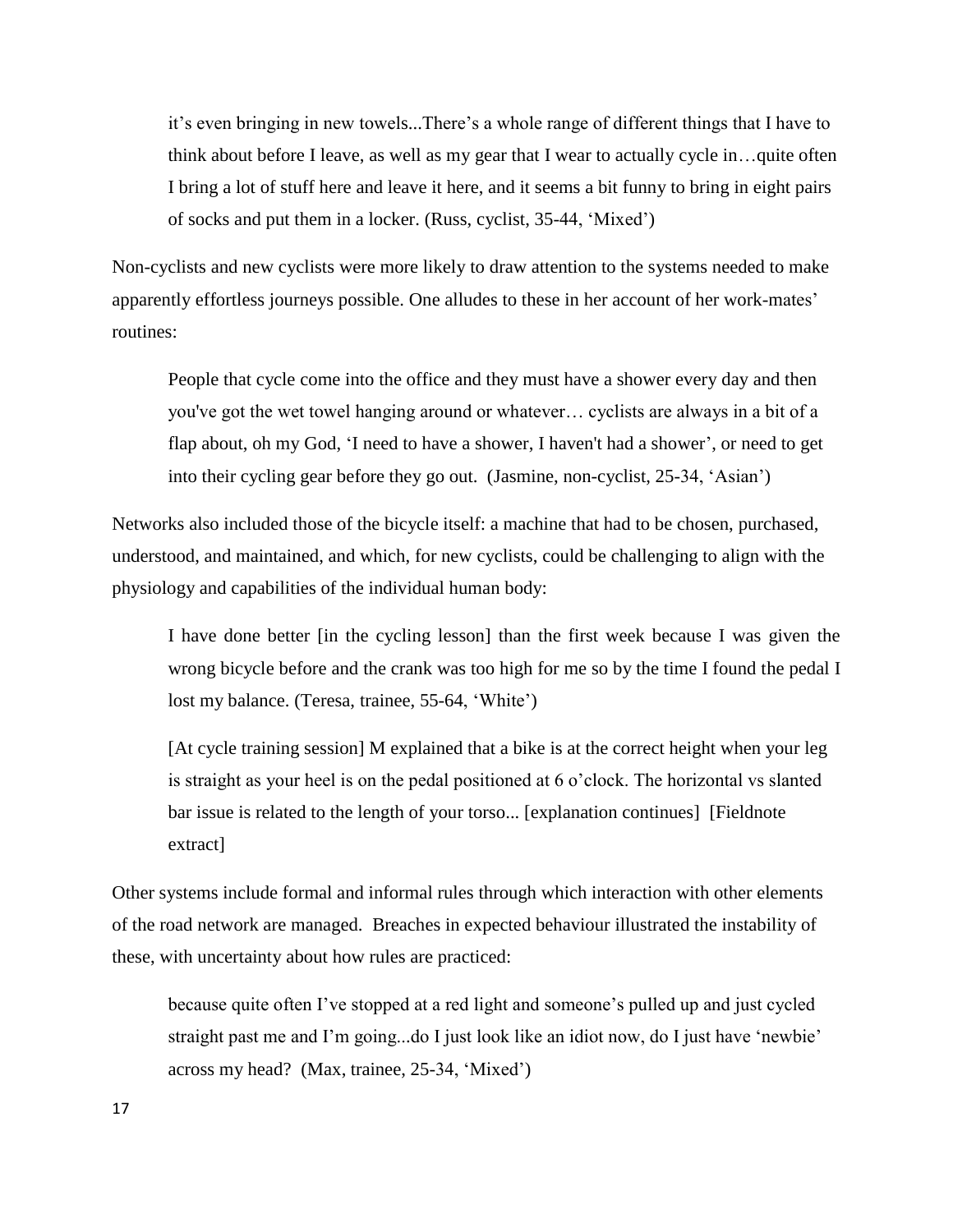To cycle autonomously thus involves the co-ordination of a large number of skills, technologies and systems. The technologies of the bike itself and its adaption to the particular human rider, the road system, the rules for using this system, where to place the bike when it is not being ridden, how to clothe the travelling body and then the arrived-body, all have to be brought together with a particular social body: one that is physically fit, alert and knowledgeable. Finally, for cycling to provide 'true automobility' in practice as well as theory, this co-ordination must be rendered invisible. For those who have acquired these skills, the 'systems' could disappear, and the bicycle could be constructed as a kind of mechanical extension to the human user that therefore enhanced their autonomous mobility, as Rachel suggests:

[cycling means] Not dragging a huge great vehicle around with me full of petrol and burning up, you know, not having to pay for parking. Being able to take my bike anywhere, really...It's quicker and easier, isn't it? (Rachel, trainee, 45-54, 'White')

#### **Exclusion and marginal citizenship**

18 We suggest that in London, the discursive construction of cycling as the most laudable choice for the traveller citizen is rooted in the resonances it has with particular contemporary citizenship responsibilities. However, cycling contains its own contradictions, making these responsibilities, in practice, complicated to enact. To illustrate the tensions in this construction of cycling as citizenship, we turn to one group of Londoners who were not only disenfranchised from cycling, but also from many other transport modes. Their citizenship was, in some ways, rendered marginal (Nash 2009) by this exclusion: limited in terms of physical access to the city in which they lived, they were reminded of their own marginality whenever they tried to traverse the city. The example is from a group of Asian parents who discussed the challenges of travel beyond the local area which could be comfortably walked with accompanying children. Using bicycles to get around was, for them, an absurd suggestion: impractical for long clothing, or carrying children, and considered inappropriate for women in their community (Steinbach et al 2011). However, their exclusion extended to most transport modes, with structural barriers that underlined their marginal urban citizenship in striking ways, as their geographical mobility was restricted by the economic and social organisation of city transport. The parents were in broad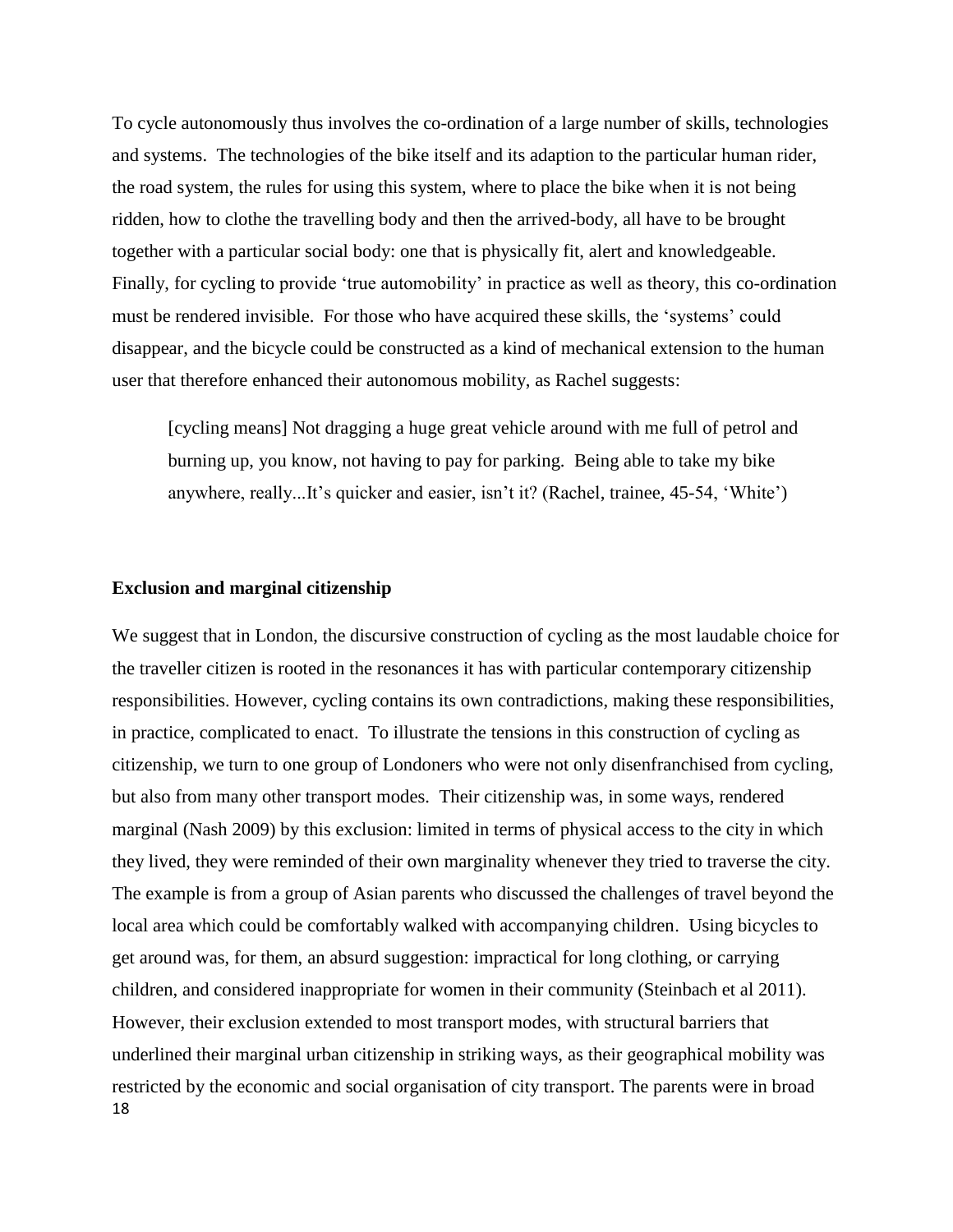agreement on the problems. Underground trains catered primarily for workers: they were too expensive, and at weekends (when parents were most likely to use them) made inefficient by delays and engineering work. Few women could drive and so, even in households with cars, journeys were determined by the availability of husbands or sons. Buses were more affordable, but experienced as hostile and uncomfortable environments, especially for children, with the threat of racist incidents. Extracts from their discussion illustrate the problems they faced:

F Yeah, I find it [underground] too expensive for myself.

F Yeah, expensive

F Last time I was on it … it cost me 20 quid for two adults and one child.

F Yeah, [bus number] 17, I would avoid to get on a 17 with my children…there are a couple of experiences that happened in 17, people, doesn't matter if you have a baby and buggy, they'll, no one's going to offer you a seat…they make comments, and do you know, even the bus driver? He wouldn't actually stop the bus and lower his thing in to go in, he's just going to give you an ugly look...and I find it very difficult with young children on a bus, is a bad experience for me.

F [on the bus] 65 you can't get your pram past that pole.

…

M And many of them, many of them [bus drivers], they are racist…If they see you, OK, your face is not white, and green eyes, and

F Behaviour of people in one time, after the seven -

F Yeah, 7/7 incident

F I obviously have a scarf, and you know...There was one incident…and I was pregnant, there was this man…Because of my scarf, this man comes in, and yes, it was straight after the 7/7. He moved out and he said, "well, at least I'm not a Muslim like her", and that shook, that frightened me so much, never, ever I felt so low in my self esteem.

If citizenship responsibilities can be enacted through transport choices, marginal citizenship could be signalled by such constrained choices. For those on incomes too low to afford the underground, or for whom buses were potentially an arena of racist harassment, cycling is just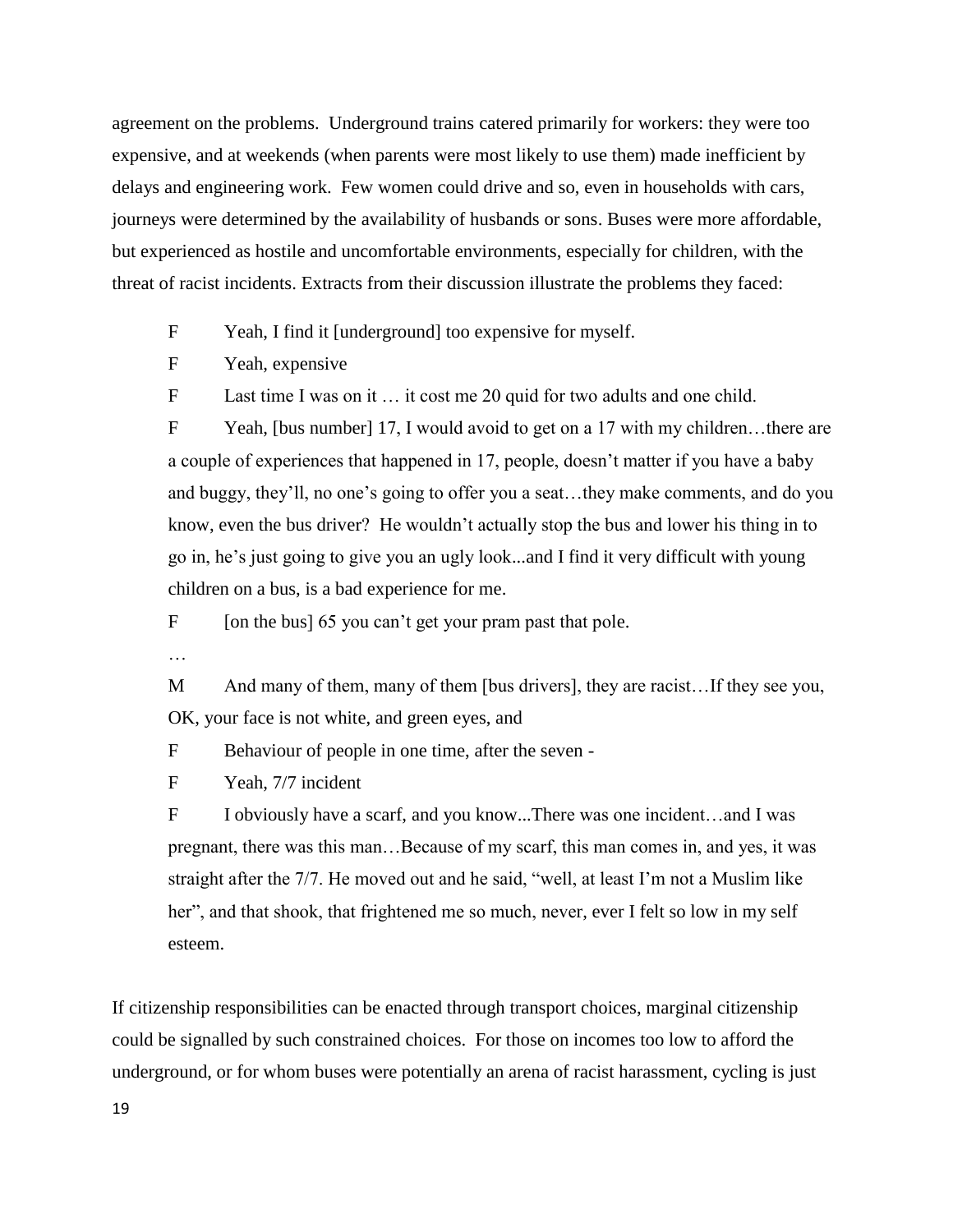one more unavailable mobility practice. In such cultural contexts, rather than offering an opportunity to display responsible citizenship, cycling is potentially an additional indicator of marginality, as Jasmine suggested in her interview:

I'm a Muslim, [national identity] female, I don't think it's, it would be culturally accepted if I were to [cycle]...people would raise their eyebrows, it would really make me self conscious, people would think I was really tight because I'm probably obviously saving on the pennies, no-one sees it in terms of environmental friendliness or unfriendliness (Jasmine, non-cyclist, 25-34, 'Asian')

Thus, where mobility is materially and structurally constrained, it cannot so easily provide an arena for demonstrating citizenship obligations: and citizenship rights, in consequence, become potentially more eroded.

## **Discussion**

We have suggested that, in one city at least, the hegemony of car-dominated automobility appears to have fractured significantly, with a new moral economy of transport emerging. Following Fincham (2006), we suggested that within this new moral economy, cycling holds the *promise* of 'true automobility', but that it has its own contradictions. Although few people actually do cycle in London, we identified a normative discourse of mobility that constituted car travel as a morally dubious choice which had to be defended, and cycling (in principle) as encapsulating 'moral mobility'. Cycling enabled the ultimate 'citizen traveller' to traverse London, demonstrating knowledge of and belonging to the city, and (crucially) ecological commitment to the planet. We suggest the discursive popularity of cycling, despite its relative rarity as practice, in part results from the opportunities it affords for the enactment of citizenship. Accounts of travelling the city suggest that contemporary citizenship in London entails a particular set of responsibilities and rights. The London citizen has a 'right' to the whole city, rather than just their neighbourhood. Cycling enables this right to be literally inscribed, as the individual body/machine traverses the city's streets. Citizens have a responsibility to the self (to participate in the project of body/mind enhancement; to be knowledgeable; to be autonomously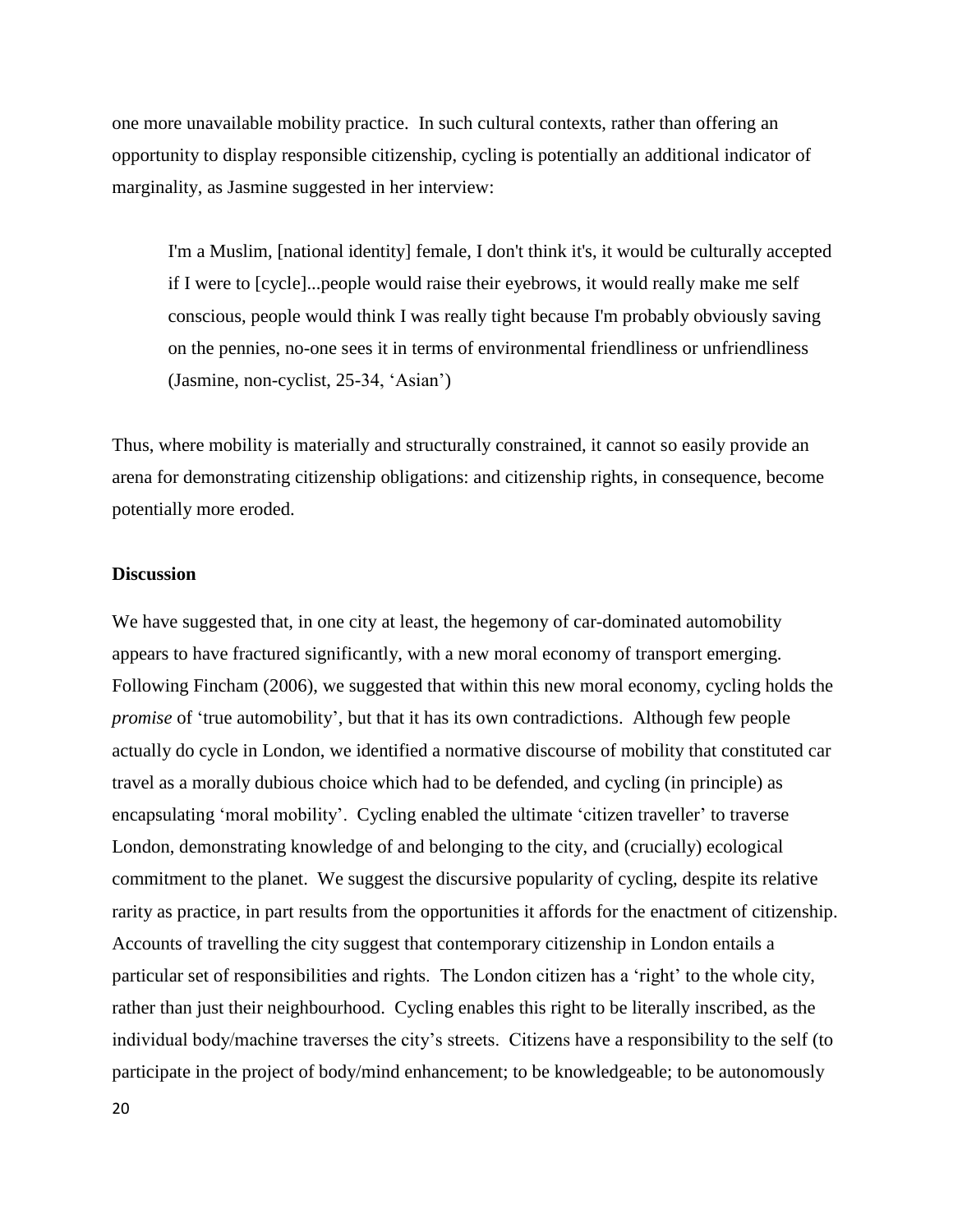mobile) but also responsibilities to the collective. Public transport users, drivers and cyclists in this study drew to an unexpected extent on moral discourses relating to the environment to account for transport mode choices. Almost all interviewees spoke of the moral imperative to reduce car use and to 'do your bit' for the environment. These ecological responsibilities were expressed as those both to the city (the local environment of congested and polluted roads) and to the broader, globalised, collective referenced in 'the environment'. If sociologists have characterised car-dominated automobility as a system which normalises and black-boxes the desirability of driving, there is perhaps evidence here that in one location at least, resistance to the regime of automobility is more than marginal. Certainly, the new moral hierarchy appeared to have broad support.

Moving beyond automobility is generally presented as an emancipatory project. At one level, the accounts of London's citizen travellers could be read optimistically, as marking the success of recent policy and scientific discourses of health, climate change and liveable cities. However, if we are taking seriously a critique of automobility (in unpacking its contradictions) we are also obliged to take an equally critical stance on its alternatives. These too have moral effects, and these effects are likely to be differentially distributed across populations. The new regime of transport in the city has its own antagonisms. Emergent discourses of responsibility are not universal, and resonate more closely with some urban identities than others. As Urry (2007: p48) notes, physical travel involves corporeal movement and the interactions of: 'lumpy, fragile, aged, gendered, racialized bodies …[which] encounter other bodies, objects and the physical world multi-sensorily'. These social and biological bodies were evoked in various accounts of travelling London, and it is clear that some kinds of bodies are more able to become citizen travellers than others. We have suggested that first, the 'autonomous' bicycle is only made possible by the considerable 'work' undertaken to enable cycling to provide independent mobility. What follows is that this work may be less available to some social bodies than others. If car dominated automobility socially disables those who cannot drive – excluding children, for instance, from public space (Freund and Martin 2004) – a cycling dominated mobility regime also potentially has specific effects in specific built environments. In London, with busy streets and fast moving motorised traffic, cycling requires not only particular physical abilities, but (more significantly for many of our respondents) a constant alertness. To dither, or to travel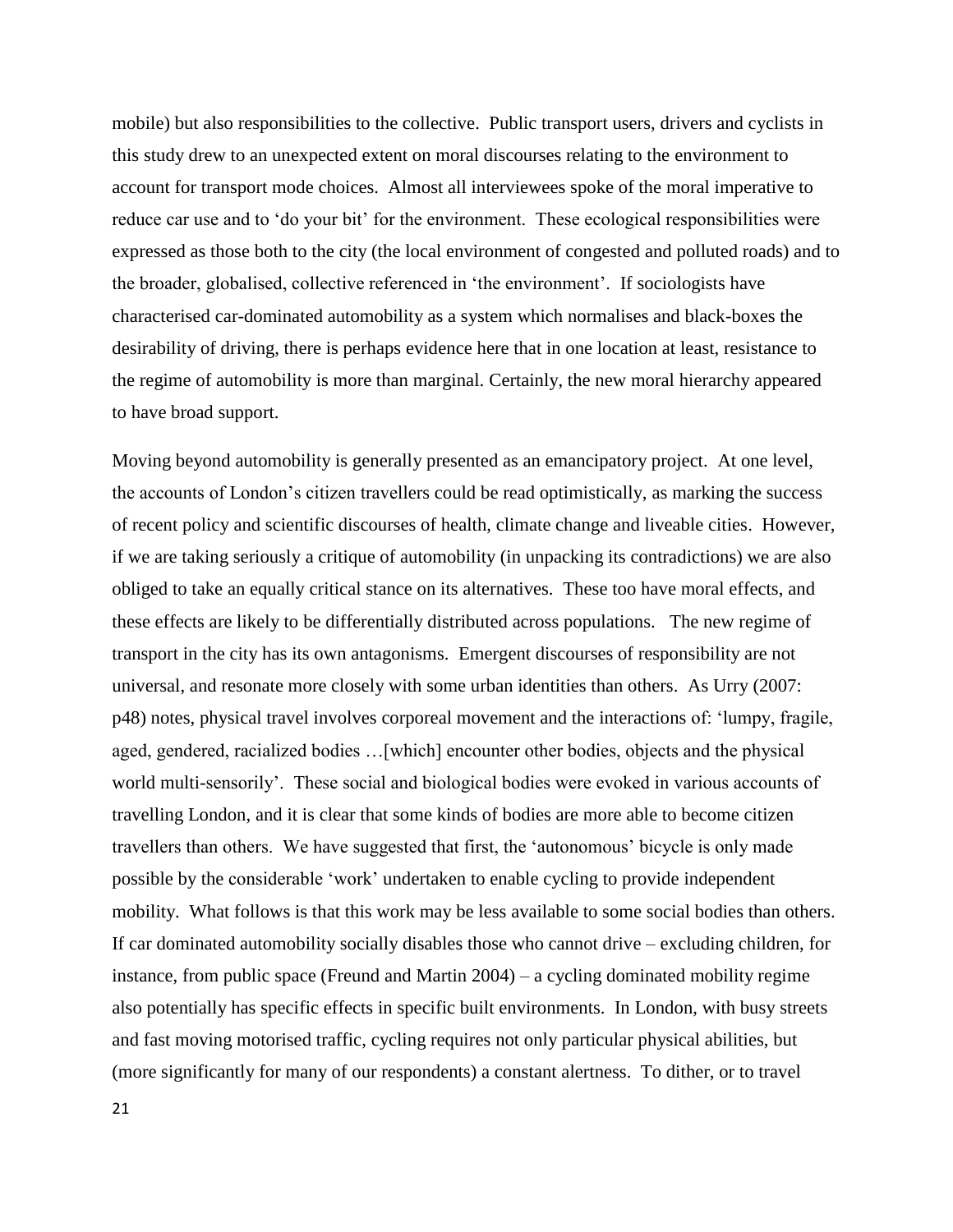aimlessly and deliberately inefficiently, or to travel in large communal groups, or to travel in order to maximize the opportunities for spectacle or interaction were all mobile practices which could not be reconciled easily with cycling *as it is currently constituted* in this setting. To be communal, one could travel the underground with a group of friends, or with family in the car or bus. To be lazy, or to day dream, one could sit on the bus watching life go by, or dither slowly through London's back streets. Many such bodies do exist in London but they are not so easily constituted as citizen-travellers, in the ways this figure was evoked in the accounts of transport in the city. Citizen-travellers are efficiently moving from one location to another, as prudential agents maximising their contribution to wellbeing, the city and the planet. They do not include non-citizen tourists, taking up space on crowded streets, with pauses to consult maps or shop fronts. Crucially, they do not include those 'marginal citizens' (Nash 2009) whose rights to the whole city are curtailed by the social structural organisation of the transport system, such as the parents quoted above, whose ability to use public transport was constrained by cost and racist exclusion, and for whom cycling was considered inherently inappropriate. The body-bicycle machine envisaged in the idealised version of the automobile cyclist is neither possible nor desirable for all. The gaps between emergent discourses of responsible travelling citizenship and the lived experiences and identities of many Londoners help explain why cycling (despite its seductive status as the archetypal, responsible mode choice for the traveller-citizen) is not (yet) a transport mode choice for many in the capital.

#### **Acknowledgements**

Earlier versions of this article were presented at the BSA Medical Sociology conference and a CRESC workshop, and we are grateful for feedback from conference participants. This research was funded by NHS Camden and Transport for London. We would also like to thank: Phil Edwards and two anonymous referees for helpful comments on the paper; steering committee members Koy Thomson and Suzanne Lutchmun for support and comments on earlier drafts; Gemma Phillips and Kate Nolan for contributions to fieldwork; and all the residents and workers who took the time to talk to us about their transport choices.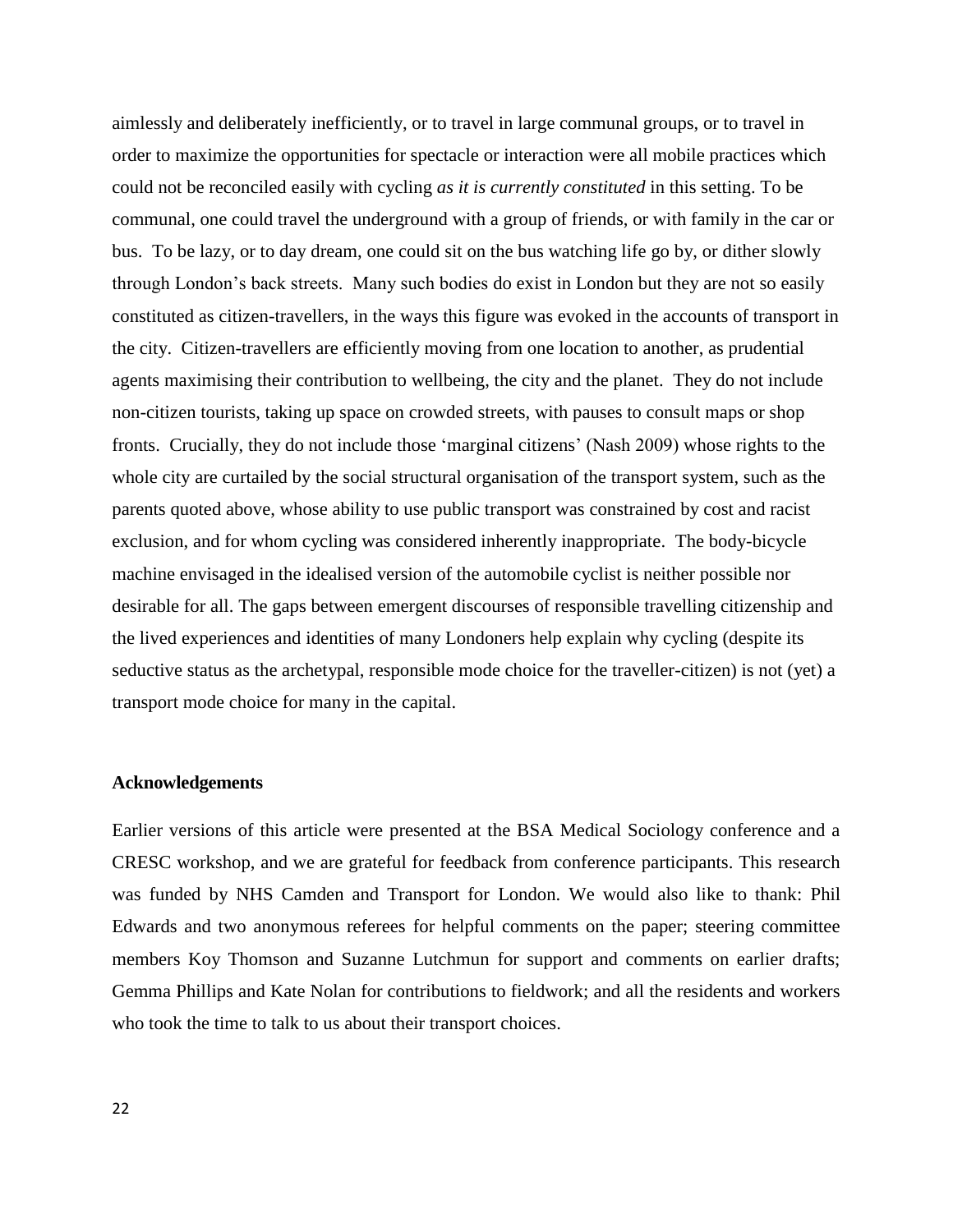## **References**

Aldred, R. (2010) ' "On the outside": constructing cycling citizenship' *Social and Cultural Geography* 11: 35-52

Beckmann, J. (2001) 'Automobility – a social problem and theoretical concept', *Environment and Planning D: Society and Space* 19: 593- 607.

Beckmann, J. (2004) 'Mobility and safety', *Theory, culture and Society* 21: 81-100.

Böhm, S., C. Jones, C. Land, and M. Paterson. (2006) 'Introduction: Impossibilities of automobility', in S. Bohm, C. Jones, C. Land and M. Paterson (eds) *Against Automobility*, pps 3- 16, Oxford: Blackwell.

Christmas, S., S.Helman, S. Buttress, C. Newman, R. Hutchins. (2010) *Cycling safety and sharing the road: qualitative research with cyclists and other road users.* London: Department for Transport

CTUK (Cycle Training UK) (2007) 'Our principles' URL (consulted March 2011) [http://www.cycletraining.co.uk/about\\_us/our\\_principles.php#promotion](http://www.cycletraining.co.uk/about_us/our_principles.php#promotion)

Department for Transport (2004) *Walking and cycling: an action plan*. London: DfT

Department for Transport **(**2007) *Cycling Policy: An overview.* London: DfT.

Department for Transport. (2010). National Travel Survey: 2009. Statistical Release.

Fincham, B. (2006) 'Bicycle messengers and the road to freedom', Bohm, S., Jones, C., Land, C. and Paterson, M. (eds) *Against Automobility*. Oxford: Blackwell.

Freund, P. and G. Martin**.** (2004) 'Walking and motoring: fitness and the social organisation of movement', *Sociology of Health and Illness* 26(3): 273-286.

Green, J. (2009) 'Walk this way': public health and the social organization of walking *Social Theory and Health*.7: 20-38.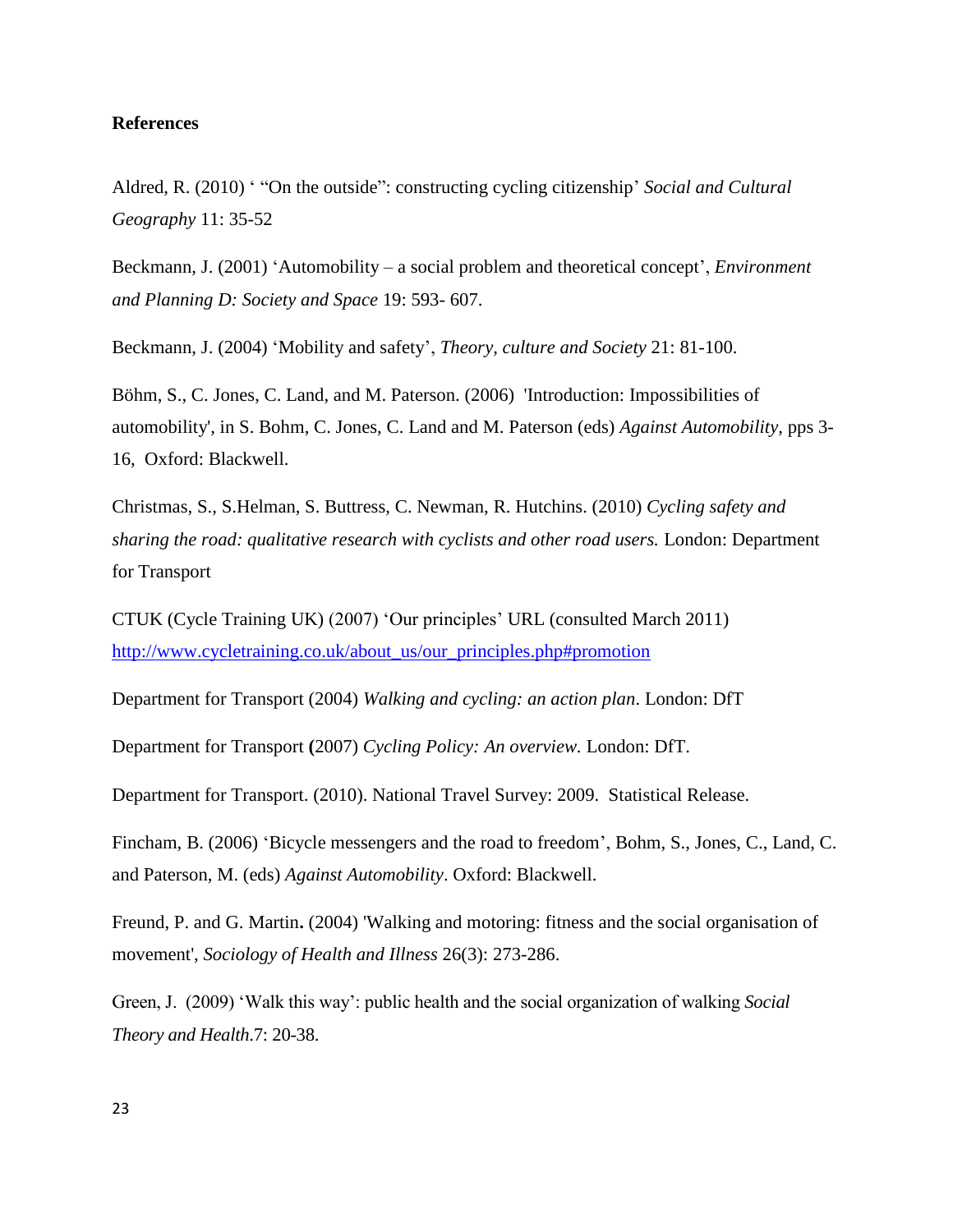Higgs, P. (1998) Risk, governmentality and the reconceptualisation of citizenship' in G.Scambler and P. Higgs. (eds) *Modernity, medicine and health: medical sociology towards 2000.* pp. 176- 197. London: Routledge

Horton, D., P. Rosen and P. Cox. (2007). *Cycling and society*. Aldershot: Ashgate.

Isin, E. (2009) 'Citizenship in flux: the figure of the activist citizen' *Subjectivity*: 29: 367-388

Marinetto, M. (2003) 'Who wants to be an active citizen? The politics and practice of community involvement', *Sociology* 37: 103-120.

Marshall, T.H. (1950) *Citizenship and social class.* Cambridge: Cambridge University Press

Martin, G.P. (2008) ' "Ordinary people only": knowledge, representativeness and the publics of public participation in healthcare', *Sociology of Health and Illness* 30: 35-54.

Mayor of London (2010) *Cycling revolution London* London: Transport for London

McBeth, M. (2009). Gender and Cycling. In G. Letherby and G. Reynolds (Eds.), *Gendered Journeys, Mobile Emotions*, pp 165-176.Aldershot: Ashgate Publishing Limited.

Nash, K. (2009) 'Between citizenship and human rights', *Sociology* 43: 1067-1083.

Nettleton, S. (1997) 'Governing the risky self: how to become healthy, wealthy and wise'. In: Petersen, A. and Bunton, R. (Eds), pp 207-222. *Foucault: health and medicine.* London: Routledge.

Pucher, J. and R. Buehler (2008) 'Making cycling irresistible: lessons from The Netherlands, Denmark and Germany'. *Transport Reviews* 28 (4): 495-528

Roche, M. (1995) 'Citizenship and modernity' *British Journal of Sociology* 46: 715-733

Sheller, M. and J. Urry. (2000) 'The city and the car' *International Journal of Urban and Regional Research* 24: 737-755